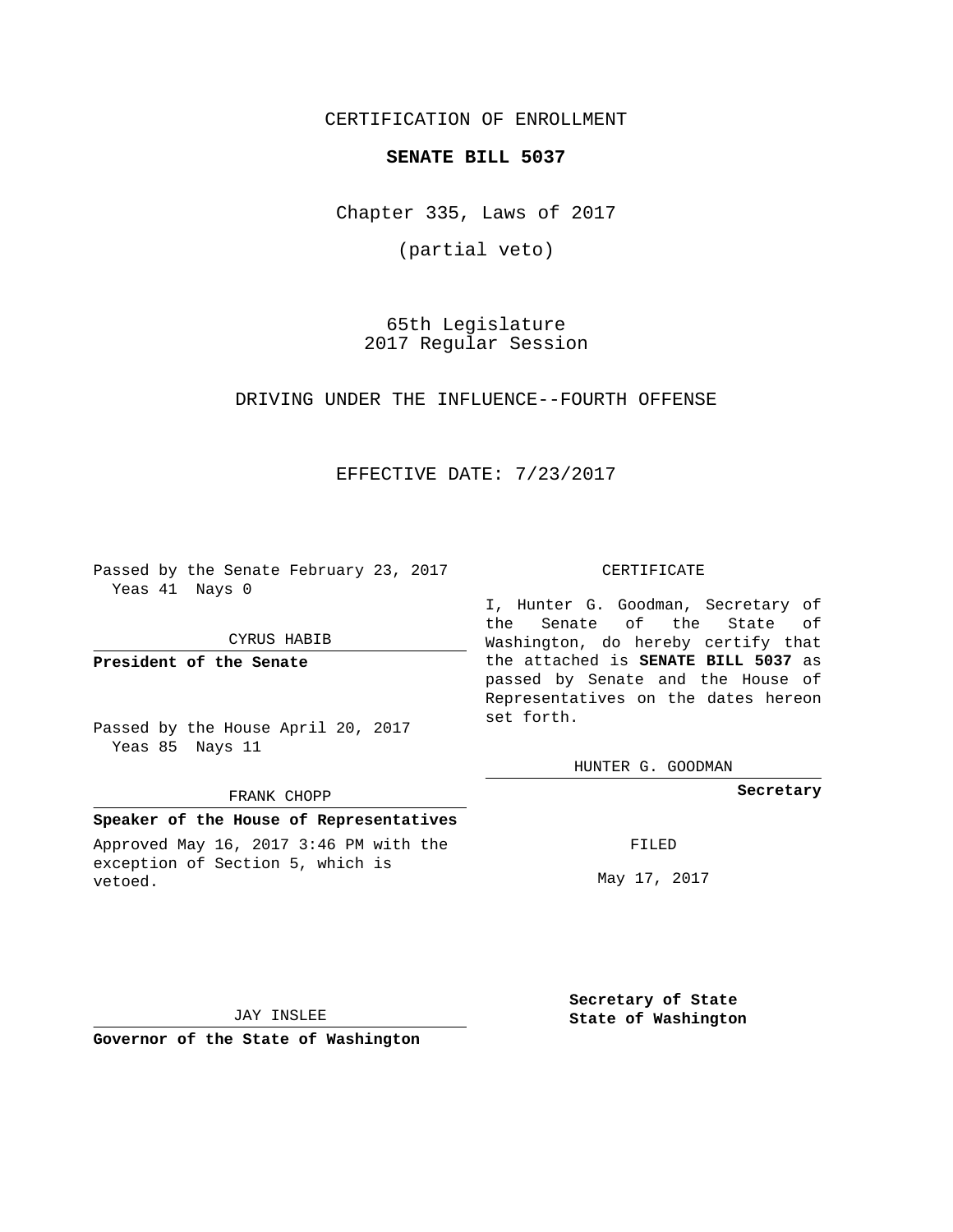# **SENATE BILL 5037**

Passed Legislature - 2017 Regular Session

**State of Washington 65th Legislature 2017 Regular Session By** Senators Padden, Frockt, O'Ban, Darneille, Miloscia, Kuderer, Zeiger, Carlyle, Pearson, Conway, Rolfes, Palumbo, Angel, and Wellman

Read first time 01/11/17. Referred to Committee on Law & Justice.

 AN ACT Relating to making a fourth driving under the influence offense a felony; amending RCW 46.61.502, 46.61.504, and 46.61.5054; reenacting and amending RCW 46.61.5055 and 9.94A.515; and prescribing 4 penalties.

5 BE IT ENACTED BY THE LEGISLATURE OF THE STATE OF WASHINGTON:

6 **Sec. 1.** RCW 46.61.502 and 2016 c 87 s 1 are each amended to read 7 as follows:

8 (1) A person is guilty of driving while under the influence of 9 intoxicating liquor, marijuana, or any drug if the person drives a 10 vehicle within this state:

11 (a) And the person has, within two hours after driving, an 12 alcohol concentration of 0.08 or higher as shown by analysis of the 13 person's breath or blood made under RCW 46.61.506; or

14 (b) The person has, within two hours after driving, a THC 15 concentration of 5.00 or higher as shown by analysis of the person's 16 blood made under RCW 46.61.506; or

17 (c) While the person is under the influence of or affected by 18 intoxicating liquor, marijuana, or any drug; or

19 (d) While the person is under the combined influence of or 20 affected by intoxicating liquor, marijuana, and any drug.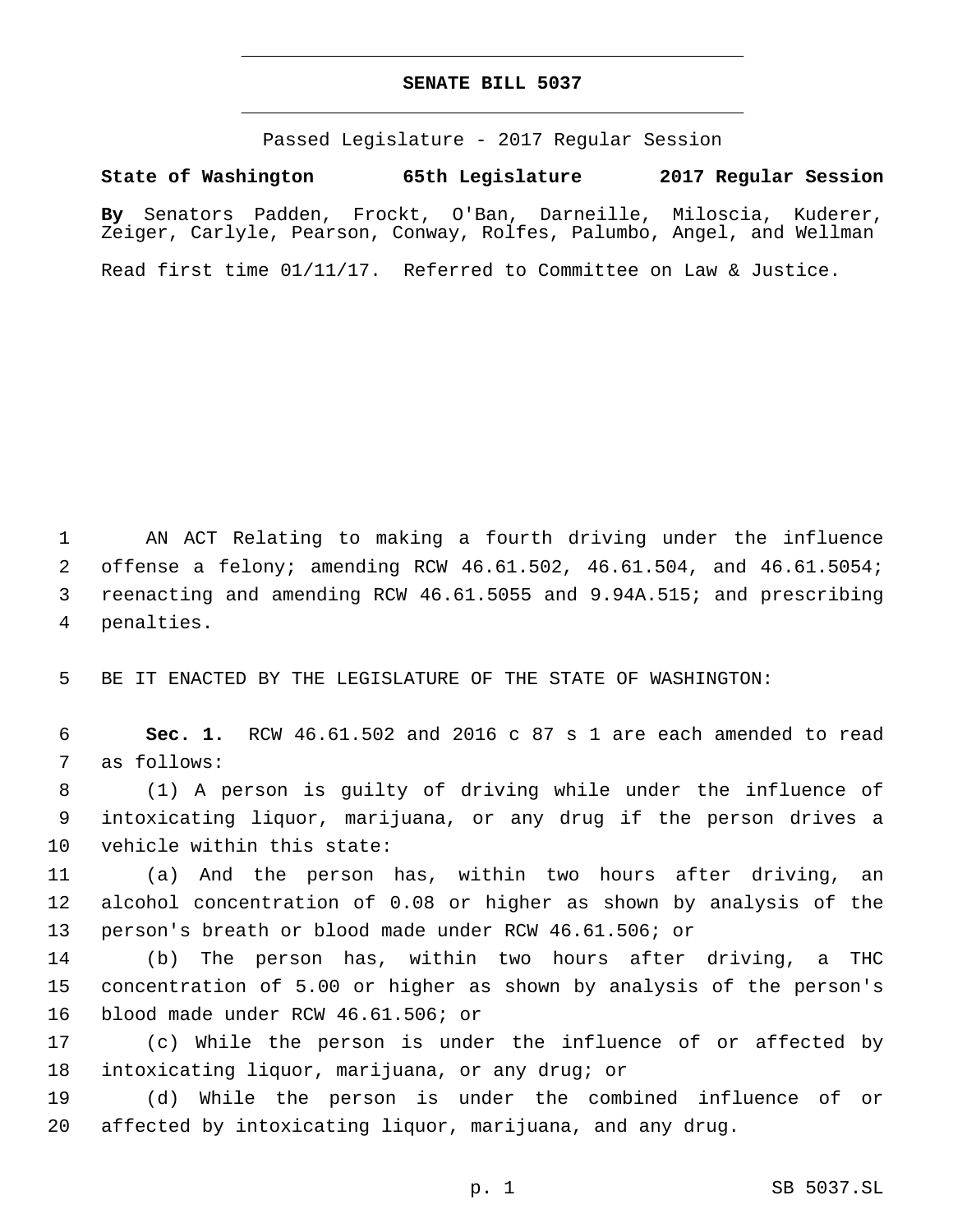(2) The fact that a person charged with a violation of this section is or has been entitled to use a drug under the laws of this state shall not constitute a defense against a charge of violating 4 this section.

 (3)(a) It is an affirmative defense to a violation of subsection (1)(a) of this section, which the defendant must prove by a preponderance of the evidence, that the defendant consumed a sufficient quantity of alcohol after the time of driving and before the administration of an analysis of the person's breath or blood to cause the defendant's alcohol concentration to be 0.08 or more within two hours after driving. The court shall not admit evidence of this defense unless the defendant notifies the prosecution prior to the omnibus or pretrial hearing in the case of the defendant's intent to 14 assert the affirmative defense.

 (b) It is an affirmative defense to a violation of subsection (1)(b) of this section, which the defendant must prove by a preponderance of the evidence, that the defendant consumed a sufficient quantity of marijuana after the time of driving and before the administration of an analysis of the person's blood to cause the defendant's THC concentration to be 5.00 or more within two hours after driving. The court shall not admit evidence of this defense unless the defendant notifies the prosecution prior to the omnibus or pretrial hearing in the case of the defendant's intent to assert the 24 affirmative defense.

 (4)(a) Analyses of blood or breath samples obtained more than two hours after the alleged driving may be used as evidence that within two hours of the alleged driving, a person had an alcohol concentration of 0.08 or more in violation of subsection (1)(a) of this section, and in any case in which the analysis shows an alcohol concentration above 0.00 may be used as evidence that a person was under the influence of or affected by intoxicating liquor or any drug in violation of subsection (1)(c) or (d) of this section.

 (b) Analyses of blood samples obtained more than two hours after the alleged driving may be used as evidence that within two hours of the alleged driving, a person had a THC concentration of 5.00 or more in violation of subsection (1)(b) of this section, and in any case in which the analysis shows a THC concentration above 0.00 may be used as evidence that a person was under the influence of or affected by marijuana in violation of subsection (1)(c) or (d) of this section.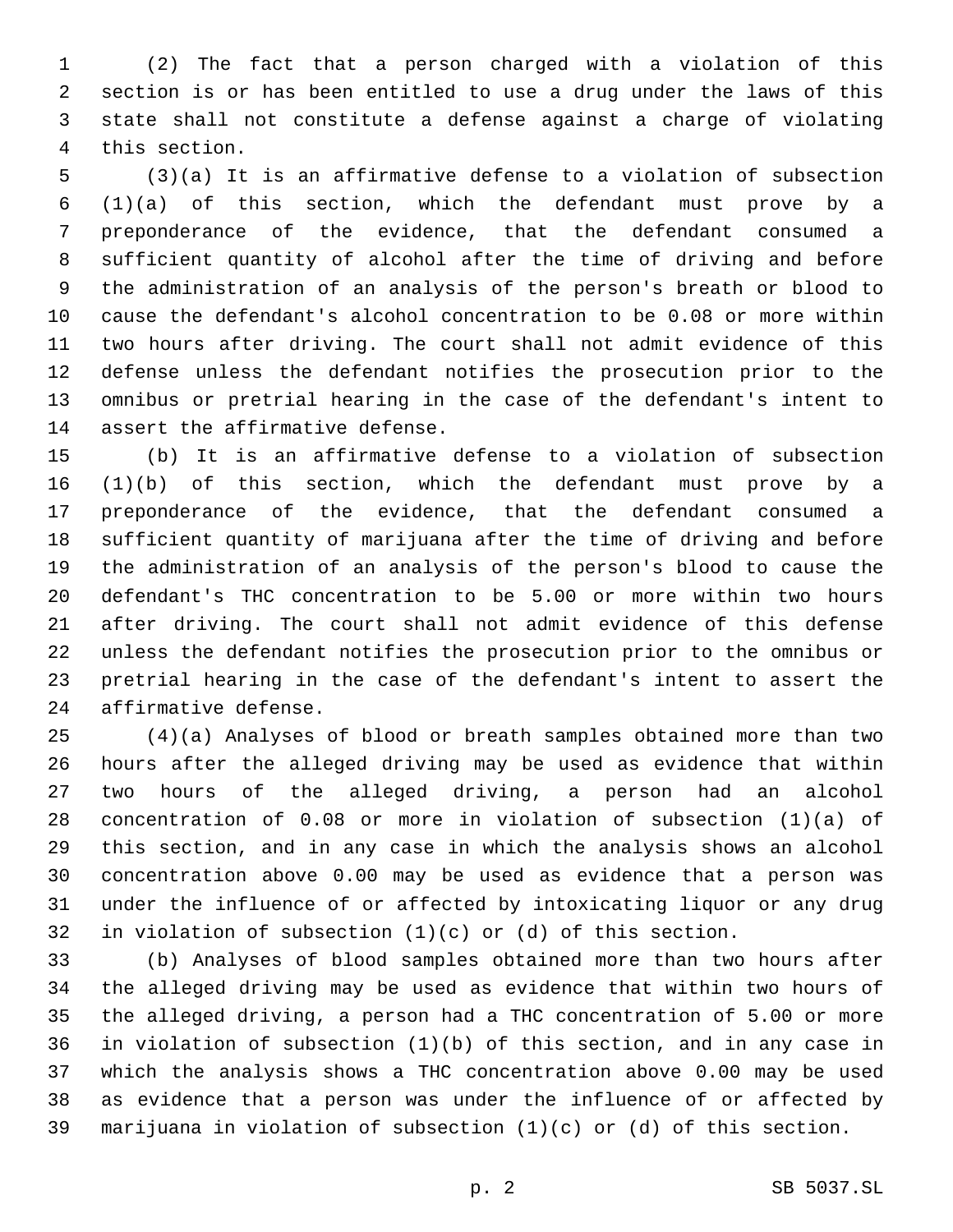(5) Except as provided in subsection (6) of this section, a 2 violation of this section is a gross misdemeanor.

 (6) It is a class B felony punishable under chapter 9.94A RCW, or 4 chapter 13.40 RCW if the person is a juvenile, if:

5 (a) The person has ((four)) three or more prior offenses within ten years as defined in RCW 46.61.5055; or6

(b) The person has ever previously been convicted of:

 (i) Vehicular homicide while under the influence of intoxicating 9 liquor or any drug, RCW  $46.61.520(1)(a)$ ;

 (ii) Vehicular assault while under the influence of intoxicating 11 liquor or any drug, RCW  $46.61.522(1)(b)$ ;

 (iii) An out-of-state offense comparable to the offense specified in  $(b)(i)$  or (ii) of this subsection; or

(iv) A violation of this subsection (6) or RCW 46.61.504(6).

 **Sec. 2.** RCW 46.61.504 and 2015 2nd sp.s. c 3 s 24 are each 16 amended to read as follows:

 (1) A person is guilty of being in actual physical control of a motor vehicle while under the influence of intoxicating liquor or any drug if the person has actual physical control of a vehicle within 20 this state:

 (a) And the person has, within two hours after being in actual physical control of the vehicle, an alcohol concentration of 0.08 or higher as shown by analysis of the person's breath or blood made under RCW 46.61.506; or24

 (b) The person has, within two hours after being in actual physical control of a vehicle, a THC concentration of 5.00 or higher as shown by analysis of the person's blood made under RCW 46.61.506; 28 or

 (c) While the person is under the influence of or affected by 30 intoxicating liquor or any drug; or

 (d) While the person is under the combined influence of or 32 affected by intoxicating liquor and any drug.

 (2) The fact that a person charged with a violation of this section is or has been entitled to use a drug under the laws of this state does not constitute a defense against any charge of violating this section. No person may be convicted under this section and it is an affirmative defense to any action pursuant to RCW 46.20.308 to suspend, revoke, or deny the privilege to drive if, prior to being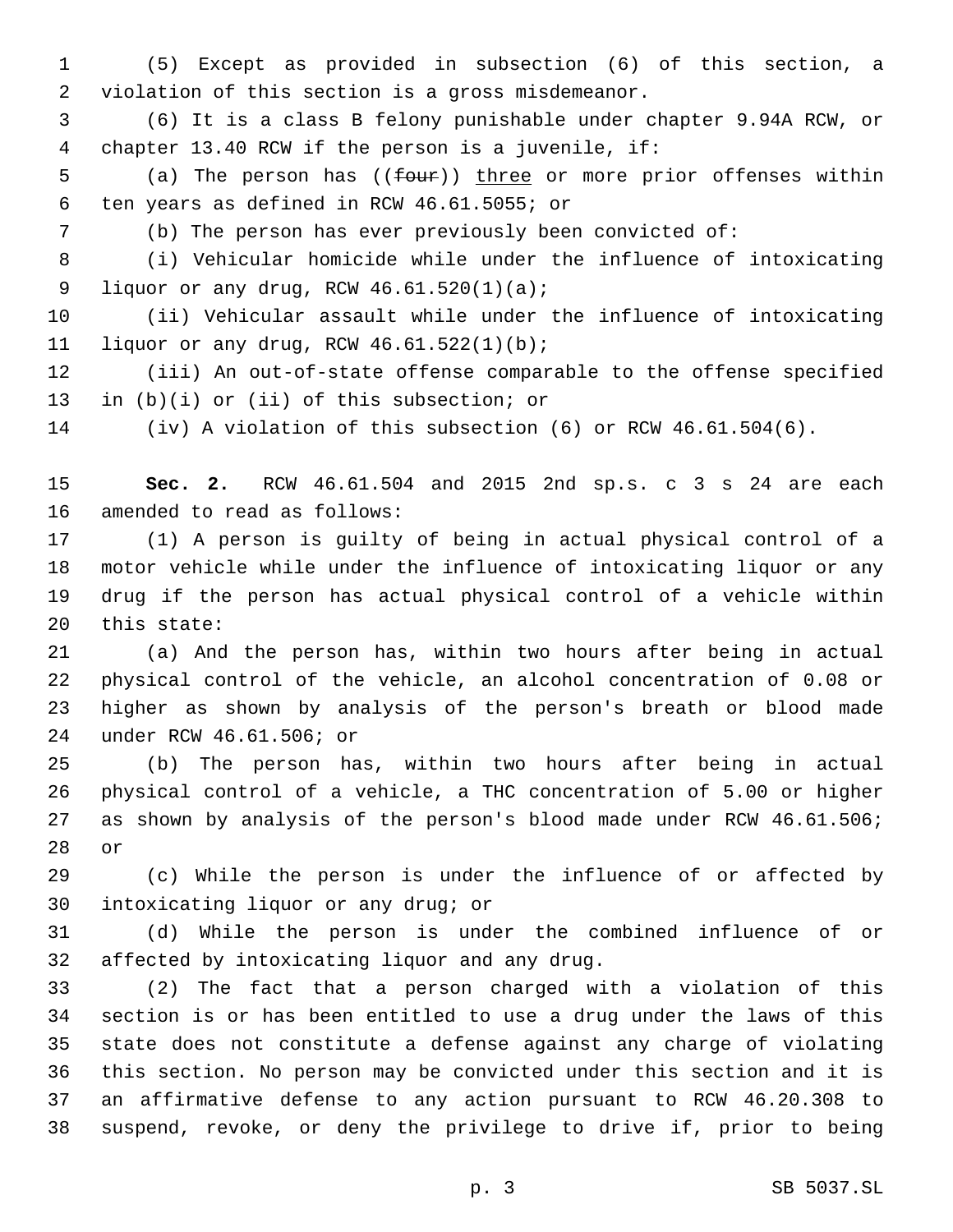pursued by a law enforcement officer, the person has moved the 2 vehicle safely off the roadway.

 (3)(a) It is an affirmative defense to a violation of subsection (1)(a) of this section which the defendant must prove by a preponderance of the evidence that the defendant consumed a sufficient quantity of alcohol after the time of being in actual physical control of the vehicle and before the administration of an analysis of the person's breath or blood to cause the defendant's alcohol concentration to be 0.08 or more within two hours after being in such control. The court shall not admit evidence of this defense unless the defendant notifies the prosecution prior to the omnibus or pretrial hearing in the case of the defendant's intent to assert the 13 affirmative defense.

 (b) It is an affirmative defense to a violation of subsection (1)(b) of this section, which the defendant must prove by a preponderance of the evidence, that the defendant consumed a sufficient quantity of marijuana after the time of being in actual physical control of the vehicle and before the administration of an analysis of the person's blood to cause the defendant's THC concentration to be 5.00 or more within two hours after being in control of the vehicle. The court shall not admit evidence of this defense unless the defendant notifies the prosecution prior to the omnibus or pretrial hearing in the case of the defendant's intent to 24 assert the affirmative defense.

 (4)(a) Analyses of blood or breath samples obtained more than two hours after the alleged being in actual physical control of a vehicle may be used as evidence that within two hours of the alleged being in such control, a person had an alcohol concentration of 0.08 or more in violation of subsection (1)(a) of this section, and in any case in which the analysis shows an alcohol concentration above 0.00 may be used as evidence that a person was under the influence of or affected by intoxicating liquor or any drug in violation of subsection (1)(c) 33 or (d) of this section.

 (b) Analyses of blood samples obtained more than two hours after the alleged being in actual physical control of a vehicle may be used as evidence that within two hours of the alleged being in control of the vehicle, a person had a THC concentration of 5.00 or more in violation of subsection (1)(b) of this section, and in any case in which the analysis shows a THC concentration above 0.00 may be used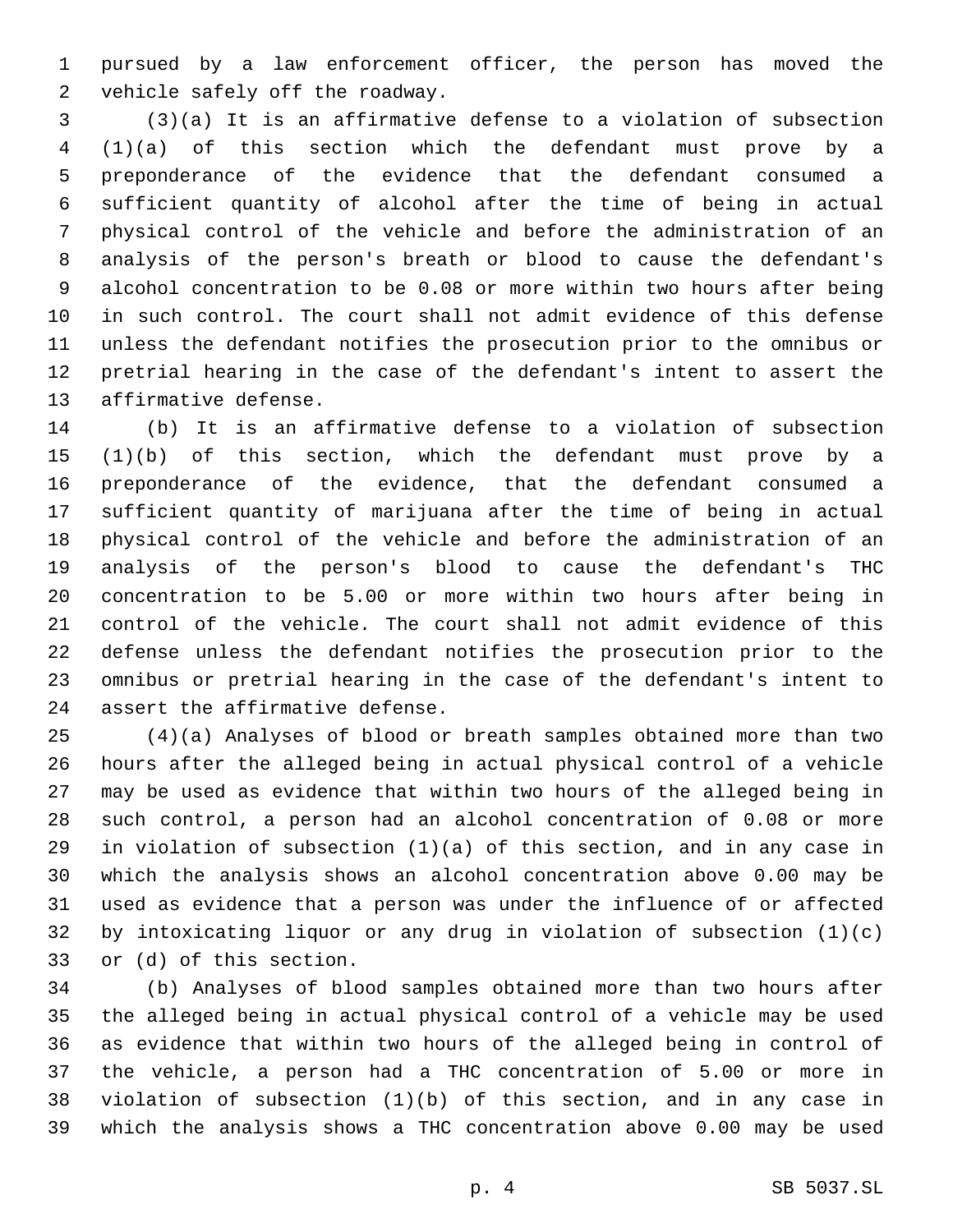as evidence that a person was under the influence of or affected by marijuana in violation of subsection (1)(c) or (d) of this section.

 (5) Except as provided in subsection (6) of this section, a 4 violation of this section is a gross misdemeanor.

 (6) It is a class C felony punishable under chapter 9.94A RCW, or 6 chapter 13.40 RCW if the person is a juvenile, if:

7 (a) The person has (( $f_{\text{our}}$ )) three or more prior offenses within 8 ten years as defined in RCW 46.61.5055; or

(b) The person has ever previously been convicted of:

 (i) Vehicular homicide while under the influence of intoxicating 11 liquor or any drug, RCW  $46.61.520(1)(a)$ ;

 (ii) Vehicular assault while under the influence of intoxicating liquor or any drug, RCW 46.61.522(1)(b);13

 (iii) An out-of-state offense comparable to the offense specified 15 in  $(b)(i)$  or (ii) of this subsection; or

(iv) A violation of this subsection (6) or RCW 46.61.502(6).

 **Sec. 3.** RCW 46.61.5055 and 2016 sp.s. c 29 s 530 and 2016 c 203 s 17 are each reenacted and amended to read as follows:

 (1) **No prior offenses in seven years.** Except as provided in RCW 46.61.502(6) or 46.61.504(6), a person who is convicted of a violation of RCW 46.61.502 or 46.61.504 and who has no prior offense 22 within seven years shall be punished as follows:

 (a) **Penalty for alcohol concentration less than 0.15.** In the case of a person whose alcohol concentration was less than 0.15, or for whom for reasons other than the person's refusal to take a test offered pursuant to RCW 46.20.308 there is no test result indicating 27 the person's alcohol concentration:

 (i) By imprisonment for not less than one day nor more than three hundred sixty-four days. Twenty-four consecutive hours of the imprisonment may not be suspended unless the court finds that the imposition of this mandatory minimum sentence would impose a substantial risk to the offender's physical or mental well-being. Whenever the mandatory minimum sentence is suspended, the court shall state in writing the reason for granting the suspension and the facts upon which the suspension is based. In lieu of the mandatory minimum term of imprisonment required under this subsection (1)(a)(i), the court may order not less than fifteen days of electronic home monitoring or a ninety-day period of 24/7 sobriety program monitoring. The court may consider the offender's pretrial 24/7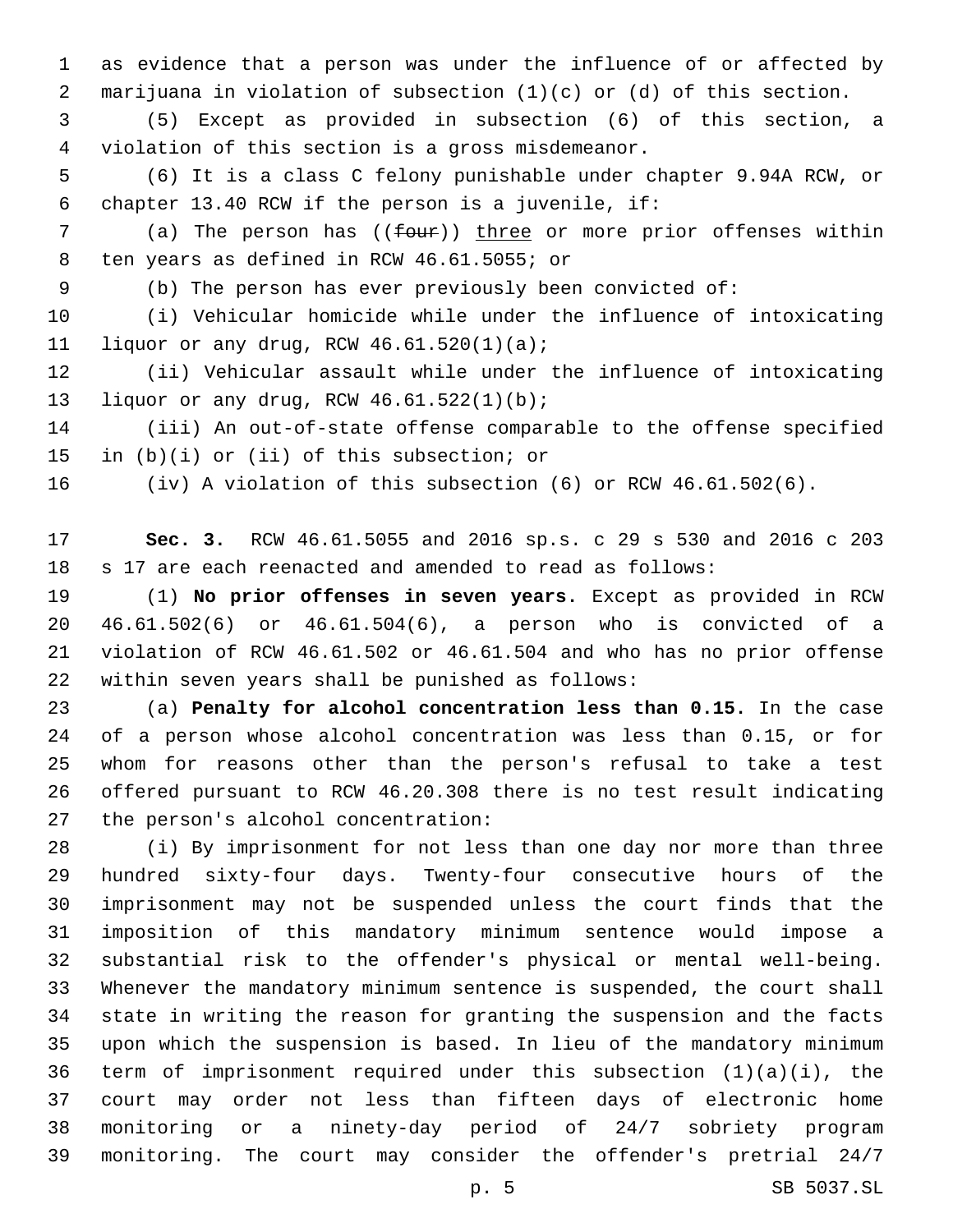sobriety program monitoring as fulfilling a portion of posttrial sentencing. The offender shall pay the cost of electronic home monitoring. The county or municipality in which the penalty is being imposed shall determine the cost. The court may also require the offender's electronic home monitoring device or other separate alcohol monitoring device to include an alcohol detection breathalyzer, and the court may restrict the amount of alcohol the offender may consume during the time the offender is on electronic 9 home monitoring; and

 (ii) By a fine of not less than three hundred fifty dollars nor more than five thousand dollars. Three hundred fifty dollars of the fine may not be suspended unless the court finds the offender to be 13 indigent; or

 (b) **Penalty for alcohol concentration at least 0.15.** In the case of a person whose alcohol concentration was at least 0.15, or for whom by reason of the person's refusal to take a test offered pursuant to RCW 46.20.308 there is no test result indicating the 18 person's alcohol concentration:

 (i) By imprisonment for not less than two days nor more than three hundred sixty-four days. Forty-eight consecutive hours of the imprisonment may not be suspended unless the court finds that the imposition of this mandatory minimum sentence would impose a substantial risk to the offender's physical or mental well-being. Whenever the mandatory minimum sentence is suspended, the court shall state in writing the reason for granting the suspension and the facts upon which the suspension is based. In lieu of the mandatory minimum term of imprisonment required under this subsection (1)(b)(i), the court may order not less than thirty days of electronic home monitoring or a one hundred twenty day period of 24/7 sobriety program monitoring. The court may consider the offender's pretrial 24/7 sobriety program testing as fulfilling a portion of posttrial sentencing. The offender shall pay the cost of electronic home monitoring. The county or municipality in which the penalty is being imposed shall determine the cost. The court may also require the offender's electronic home monitoring device to include an alcohol detection breathalyzer or other separate alcohol monitoring device, and the court may restrict the amount of alcohol the offender may consume during the time the offender is on electronic home 39 monitoring; and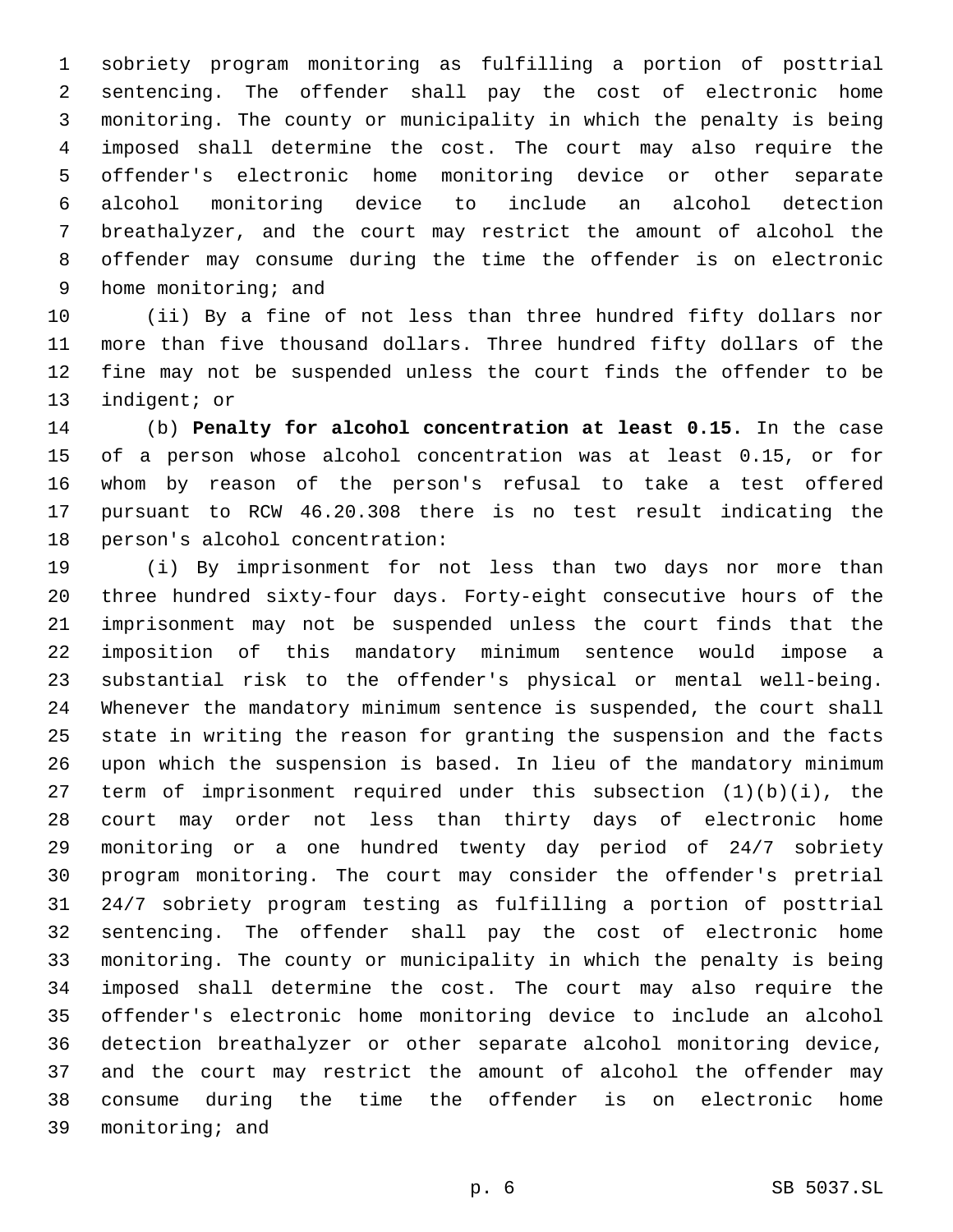(ii) By a fine of not less than five hundred dollars nor more than five thousand dollars. Five hundred dollars of the fine may not be suspended unless the court finds the offender to be indigent.

 (2) **One prior offense in seven years.** Except as provided in RCW 46.61.502(6) or 46.61.504(6), a person who is convicted of a violation of RCW 46.61.502 or 46.61.504 and who has one prior offense 7 within seven years shall be punished as follows:

 (a) **Penalty for alcohol concentration less than 0.15.** In the case of a person whose alcohol concentration was less than 0.15, or for whom for reasons other than the person's refusal to take a test offered pursuant to RCW 46.20.308 there is no test result indicating 12 the person's alcohol concentration:

 (i) By imprisonment for not less than thirty days nor more than three hundred sixty-four days and sixty days of electronic home monitoring. In lieu of the mandatory minimum term of sixty days electronic home monitoring, the court may order at least an additional four days in jail or, if available in that county or city, a six-month period of 24/7 sobriety program monitoring pursuant to RCW 36.28A.300 through 36.28A.390, and the court shall order an expanded alcohol assessment and treatment, if deemed appropriate by the assessment. The offender shall pay for the cost of the electronic monitoring. The county or municipality where the penalty is being imposed shall determine the cost. The court may also require the offender's electronic home monitoring device include an alcohol detection breathalyzer or other separate alcohol monitoring device, and may restrict the amount of alcohol the offender may consume during the time the offender is on electronic home monitoring. Thirty days of imprisonment and sixty days of electronic home monitoring may not be suspended unless the court finds that the imposition of this mandatory minimum sentence would impose a substantial risk to the offender's physical or mental well-being. Whenever the mandatory minimum sentence is suspended, the court shall state in writing the reason for granting the suspension and the facts upon which the 34 suspension is based; and

 (ii) By a fine of not less than five hundred dollars nor more than five thousand dollars. Five hundred dollars of the fine may not be suspended unless the court finds the offender to be indigent; or

 (b) **Penalty for alcohol concentration at least 0.15.** In the case of a person whose alcohol concentration was at least 0.15, or for whom by reason of the person's refusal to take a test offered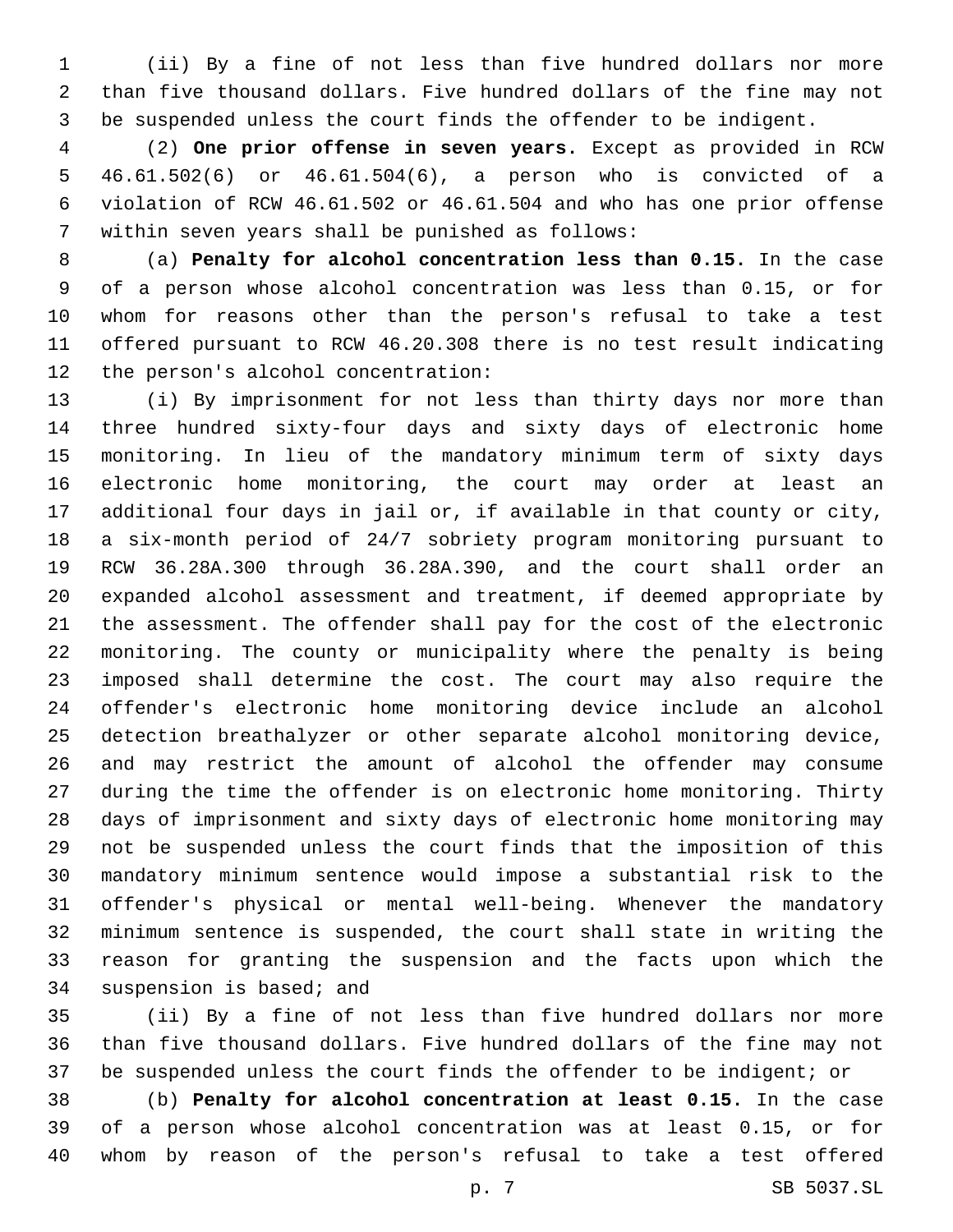pursuant to RCW 46.20.308 there is no test result indicating the person's alcohol concentration:2

 (i) By imprisonment for not less than forty-five days nor more than three hundred sixty-four days and ninety days of electronic home monitoring. In lieu of the mandatory minimum term of ninety days electronic home monitoring, the court may order at least an additional six days in jail or, if available in that county or city, a six-month period of 24/7 sobriety program monitoring pursuant to RCW 36.28A.300 through 36.28A.390, and the court shall order an expanded alcohol assessment and treatment, if deemed appropriate by the assessment. The offender shall pay for the cost of the electronic monitoring. The county or municipality where the penalty is being imposed shall determine the cost. The court may also require the offender's electronic home monitoring device include an alcohol detection breathalyzer or other separate alcohol monitoring device, and may restrict the amount of alcohol the offender may consume during the time the offender is on electronic home monitoring. Forty- five days of imprisonment and ninety days of electronic home monitoring may not be suspended unless the court finds that the imposition of this mandatory minimum sentence would impose a substantial risk to the offender's physical or mental well-being. Whenever the mandatory minimum sentence is suspended, the court shall state in writing the reason for granting the suspension and the facts 24 upon which the suspension is based; and

 (ii) By a fine of not less than seven hundred fifty dollars nor more than five thousand dollars. Seven hundred fifty dollars of the fine may not be suspended unless the court finds the offender to be 28 indigent.

 (3) **Two ((or three)) prior offenses in seven years.** Except as provided in RCW 46.61.502(6) or 46.61.504(6), a person who is convicted of a violation of RCW 46.61.502 or 46.61.504 and who has 32 two ((er three)) prior offenses within seven years shall be punished as follows:33

 (a) **Penalty for alcohol concentration less than 0.15.** In the case of a person whose alcohol concentration was less than 0.15, or for whom for reasons other than the person's refusal to take a test offered pursuant to RCW 46.20.308 there is no test result indicating 38 the person's alcohol concentration:

 (i) By imprisonment for not less than ninety days nor more than three hundred sixty-four days, if available in that county or city, a

p. 8 SB 5037.SL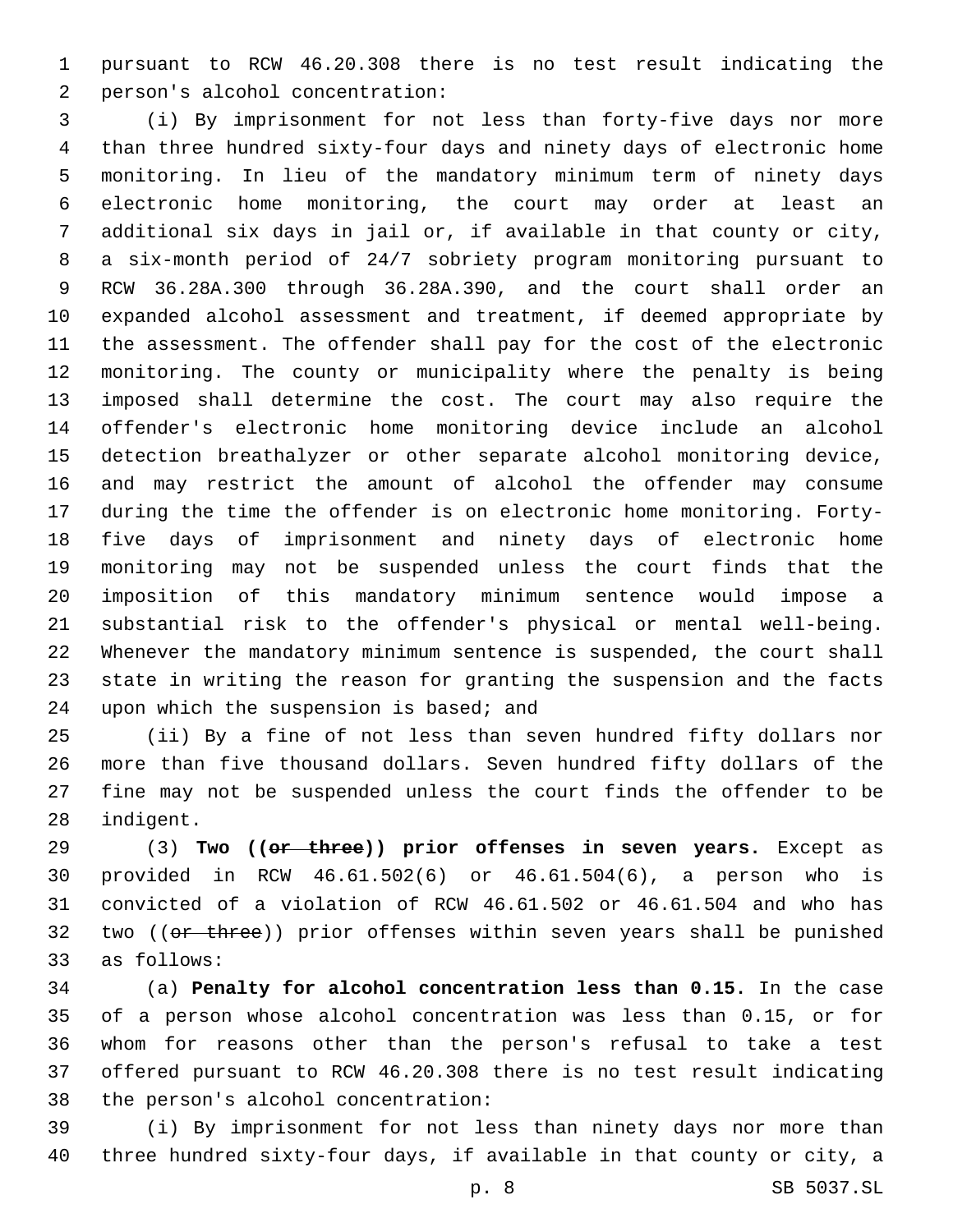six-month period of 24/7 sobriety program monitoring pursuant to RCW 36.28A.300 through 36.28A.390, and one hundred twenty days of electronic home monitoring. In lieu of the mandatory minimum term of one hundred twenty days of electronic home monitoring, the court may order at least an additional eight days in jail. The court shall order an expanded alcohol assessment and treatment, if deemed appropriate by the assessment. The offender shall pay for the cost of the electronic monitoring. The county or municipality where the penalty is being imposed shall determine the cost. The court may also require the offender's electronic home monitoring device include an alcohol detection breathalyzer or other separate alcohol monitoring device, and may restrict the amount of alcohol the offender may consume during the time the offender is on electronic home monitoring. Ninety days of imprisonment and one hundred twenty days of electronic home monitoring may not be suspended unless the court finds that the imposition of this mandatory minimum sentence would impose a substantial risk to the offender's physical or mental well- being. Whenever the mandatory minimum sentence is suspended, the court shall state in writing the reason for granting the suspension 20 and the facts upon which the suspension is based; and

 (ii) By a fine of not less than one thousand dollars nor more than five thousand dollars. One thousand dollars of the fine may not be suspended unless the court finds the offender to be indigent; or

 (b) **Penalty for alcohol concentration at least 0.15.** In the case of a person whose alcohol concentration was at least 0.15, or for whom by reason of the person's refusal to take a test offered pursuant to RCW 46.20.308 there is no test result indicating the 28 person's alcohol concentration:

 (i) By imprisonment for not less than one hundred twenty days nor more than three hundred sixty-four days, if available in that county or city, a six-month period of 24/7 sobriety program monitoring pursuant to RCW 36.28A.300 through 36.28A.390, and one hundred fifty days of electronic home monitoring. In lieu of the mandatory minimum term of one hundred fifty days of electronic home monitoring, the court may order at least an additional ten days in jail. The offender shall pay for the cost of the electronic monitoring. The court shall order an expanded alcohol assessment and treatment, if deemed appropriate by the assessment. The county or municipality where the penalty is being imposed shall determine the cost. The court may also require the offender's electronic home monitoring device include an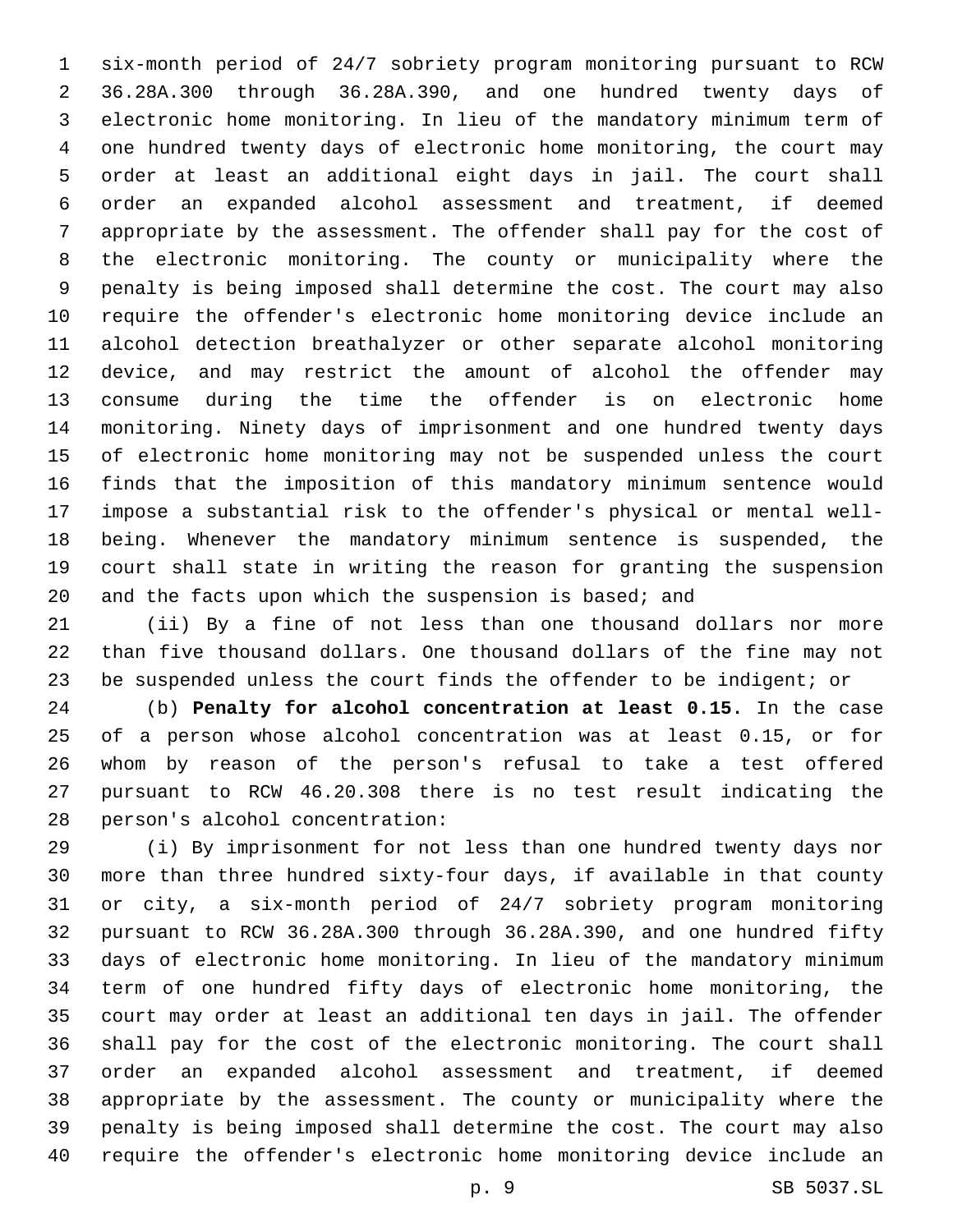alcohol detection breathalyzer or other separate alcohol monitoring device, and may restrict the amount of alcohol the offender may consume during the time the offender is on electronic home monitoring. One hundred twenty days of imprisonment and one hundred fifty days of electronic home monitoring may not be suspended unless the court finds that the imposition of this mandatory minimum sentence would impose a substantial risk to the offender's physical or mental well-being. Whenever the mandatory minimum sentence is suspended, the court shall state in writing the reason for granting 10 the suspension and the facts upon which the suspension is based; and

 (ii) By a fine of not less than one thousand five hundred dollars nor more than five thousand dollars. One thousand five hundred dollars of the fine may not be suspended unless the court finds the 14 offender to be indigent.

 (4) **((Four)) Three or more prior offenses in ten years.** A person who is convicted of a violation of RCW 46.61.502 or 46.61.504 shall 17 be punished under chapter 9.94A RCW if:

18 (a) The person has ((four)) three or more prior offenses within 19 ten years; or

(b) The person has ever previously been convicted of:

 (i) A violation of RCW 46.61.520 committed while under the 22 influence of intoxicating liquor or any drug;

 (ii) A violation of RCW 46.61.522 committed while under the 24 influence of intoxicating liquor or any drug;

 (iii) An out-of-state offense comparable to the offense specified in (b)(i) or (ii) of this subsection; or

(iv) A violation of RCW 46.61.502(6) or 46.61.504(6).

 (5) **Monitoring.** (a) **Ignition interlock device.** The court shall require any person convicted of a violation of RCW 46.61.502 or 46.61.504 or an equivalent local ordinance to comply with the rules and requirements of the department regarding the installation and use of a functioning ignition interlock device installed on all motor 33 vehicles operated by the person.

 (b) **Monitoring devices.** If the court orders that a person refrain from consuming any alcohol, the court may order the person to submit to alcohol monitoring through an alcohol detection breathalyzer device, transdermal sensor device, or other technology designed to detect alcohol in a person's system. The person shall pay for the cost of the monitoring, unless the court specifies that the cost of monitoring will be paid with funds that are available from an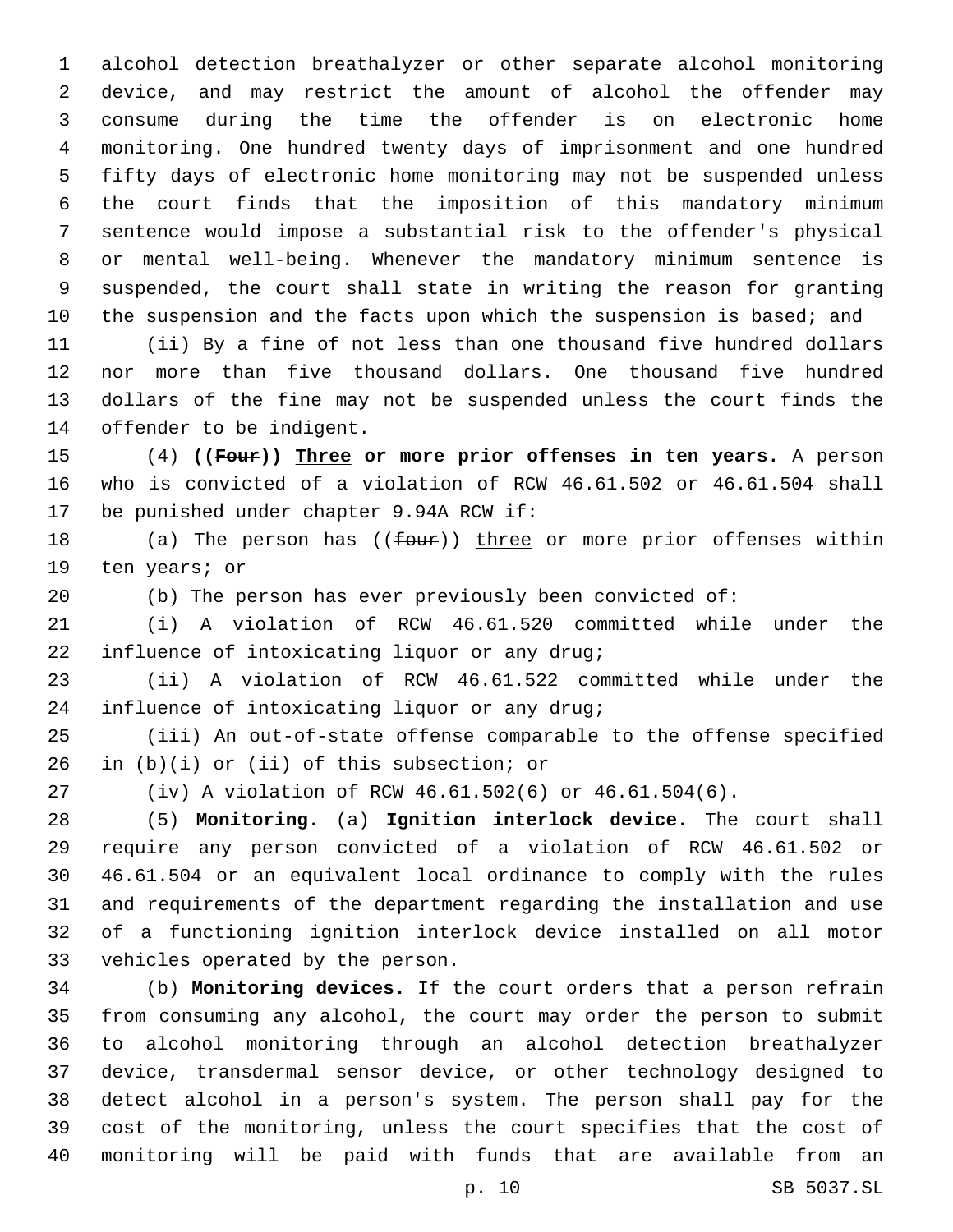alternative source identified by the court. The county or municipality where the penalty is being imposed shall determine the 3 cost.

 (c) **24/7 sobriety program monitoring.** In any county or city where a 24/7 sobriety program is available and verified by the Washington association of sheriffs and police chiefs, the court shall:

 (i) Order the person to install and use a functioning ignition interlock or other device in lieu of such period of 24/7 sobriety 9 program monitoring;

 (ii) Order the person to a period of 24/7 sobriety program monitoring pursuant to subsections (1) through (3) of this section; 12 or

 (iii) Order the person to install and use a functioning ignition interlock or other device in addition to a period of 24/7 sobriety program monitoring pursuant to subsections (1) through (3) of this 16 section.

 (6) **Penalty for having a minor passenger in vehicle.** If a person who is convicted of a violation of RCW 46.61.502 or 46.61.504 committed the offense while a passenger under the age of sixteen was 20 in the vehicle, the court shall:

 (a) Order the use of an ignition interlock or other device for an 22 additional six months;

 (b) In any case in which the person has no prior offenses within seven years, and except as provided in RCW 46.61.502(6) or 46.61.504(6), order an additional twenty-four hours of imprisonment and a fine of not less than one thousand dollars and not more than five thousand dollars. One thousand dollars of the fine may not be suspended unless the court finds the offender to be indigent;

 (c) In any case in which the person has one prior offense within seven years, and except as provided in RCW 46.61.502(6) or 46.61.504(6), order an additional five days of imprisonment and a fine of not less than two thousand dollars and not more than five thousand dollars. One thousand dollars of the fine may not be suspended unless the court finds the offender to be indigent;

35 (d) In any case in which the person has two ((or three)) prior offenses within seven years, and except as provided in RCW 46.61.502(6) or 46.61.504(6), order an additional ten days of imprisonment and a fine of not less than three thousand dollars and not more than ten thousand dollars. One thousand dollars of the fine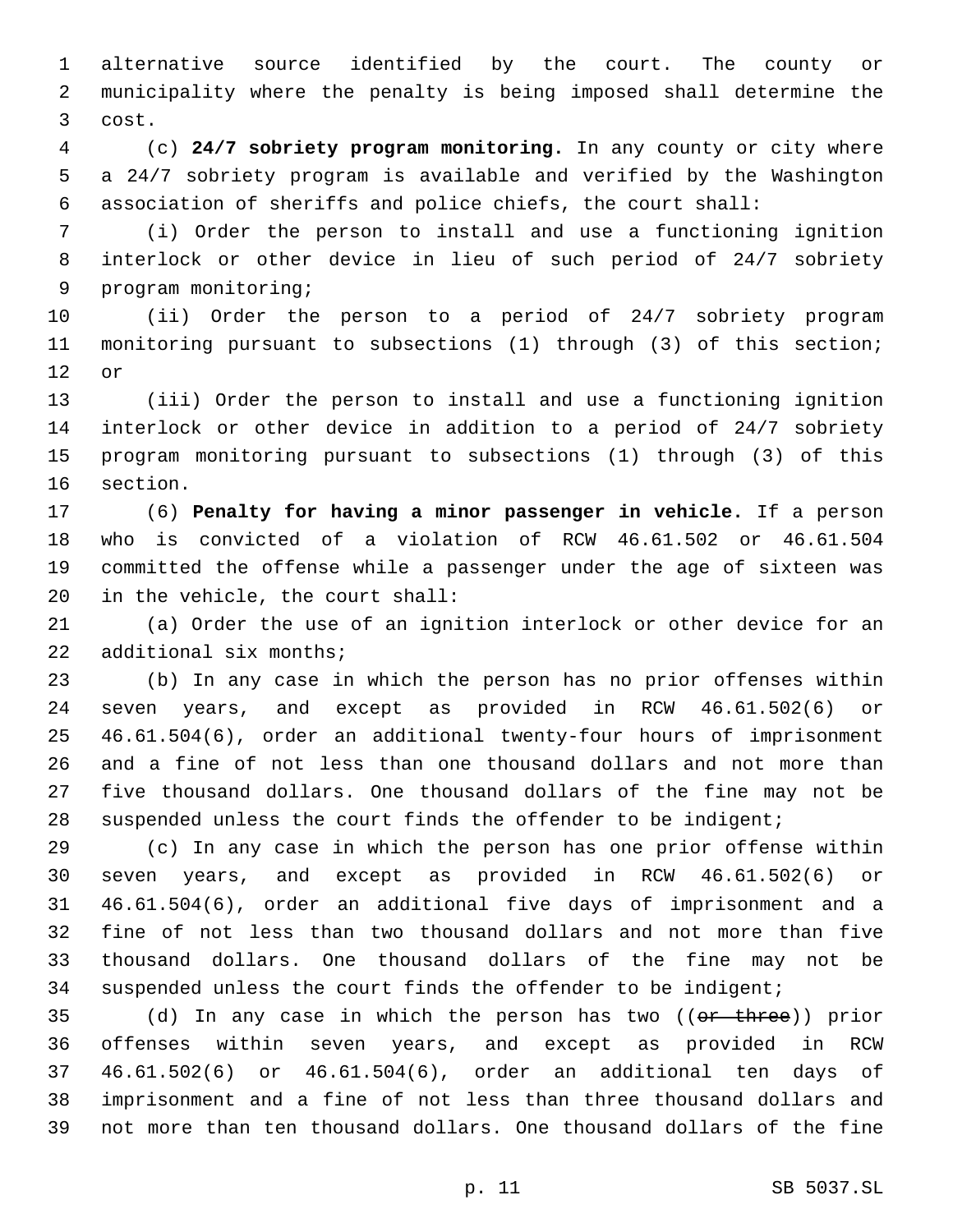may not be suspended unless the court finds the offender to be 2 indigent.

 (7) **Other items courts must consider while setting penalties.** In exercising its discretion in setting penalties within the limits allowed by this section, the court shall particularly consider the following:6

 (a) Whether the person's driving at the time of the offense was responsible for injury or damage to another or another's property;

 (b) Whether at the time of the offense the person was driving or 10 in physical control of a vehicle with one or more passengers;

 (c) Whether the driver was driving in the opposite direction of the normal flow of traffic on a multiple lane highway, as defined by RCW 46.04.350, with a posted speed limit of forty-five miles per hour 14 or greater; and

 (d) Whether a child passenger under the age of sixteen was an 16 occupant in the driver's vehicle.

 (8) **Treatment and information school.** An offender punishable under this section is subject to the alcohol assessment and treatment 19 provisions of RCW 46.61.5056.

 (9) **Driver's license privileges of the defendant.** The license, permit, or nonresident privilege of a person convicted of driving or being in physical control of a motor vehicle while under the 23 influence of intoxicating liquor or drugs must:

 (a) **Penalty for alcohol concentration less than 0.15.** If the person's alcohol concentration was less than 0.15, or if for reasons other than the person's refusal to take a test offered under RCW 46.20.308 there is no test result indicating the person's alcohol 28 concentration:

 (i) Where there has been no prior offense within seven years, be suspended or denied by the department for ninety days or until the person is evaluated by an alcoholism agency or probation department pursuant to RCW 46.20.311 and the person completes or is enrolled in a ninety-day period of 24/7 sobriety program monitoring. In no circumstances shall the license suspension be for fewer than two 35 days;

 (ii) Where there has been one prior offense within seven years, be revoked or denied by the department for two years; or

 (iii) Where there have been two or more prior offenses within seven years, be revoked or denied by the department for three years;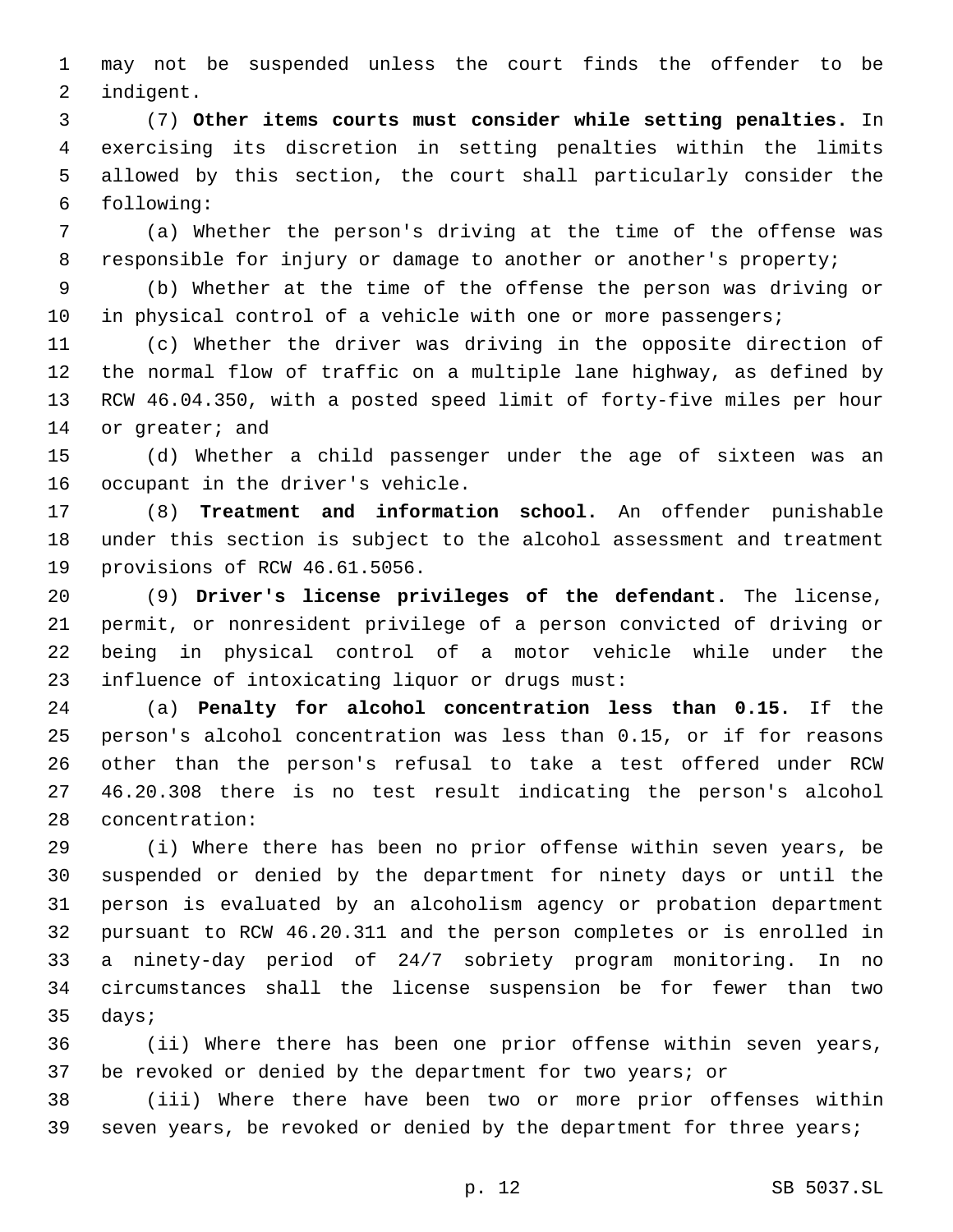(b) **Penalty for alcohol concentration at least 0.15.** If the 2 person's alcohol concentration was at least 0.15:

 (i) Where there has been no prior offense within seven years, be revoked or denied by the department for one year or until the person is evaluated by an alcoholism agency or probation department pursuant to RCW 46.20.311 and the person completes or is enrolled in a one hundred twenty day period of 24/7 sobriety program monitoring. In no circumstances shall the license revocation be for fewer than four 9 days;

 (ii) Where there has been one prior offense within seven years, be revoked or denied by the department for nine hundred days; or

 (iii) Where there have been two or more prior offenses within 13 seven years, be revoked or denied by the department for four years; 14 or

 (c) **Penalty for refusing to take test.** If by reason of the person's refusal to take a test offered under RCW 46.20.308, there is no test result indicating the person's alcohol concentration:

 (i) Where there have been no prior offenses within seven years, 19 be revoked or denied by the department for two years;

 (ii) Where there has been one prior offense within seven years, 21 be revoked or denied by the department for three years; or

 (iii) Where there have been two or more previous offenses within seven years, be revoked or denied by the department for four years.

 The department shall grant credit on a day-for-day basis for any portion of a suspension, revocation, or denial already served under this subsection for a suspension, revocation, or denial imposed under 27 RCW 46.20.3101 arising out of the same incident.

 Upon receipt of a notice from the court under RCW 36.28A.390 that a participant has been removed from a 24/7 sobriety program, the department must resume any suspension, revocation, or denial that had been terminated early under this subsection due to participation in the program, granting credit on a day-for-day basis for any portion of a suspension, revocation, or denial already served under RCW 46.20.3101 or this section arising out of the same incident.

 Upon its own motion or upon motion by a person, a court may find, on the record, that notice to the department under RCW 46.20.270 has been delayed for three years or more as a result of a clerical or court error. If so, the court may order that the person's license, permit, or nonresident privilege shall not be revoked, suspended, or denied for that offense. The court shall send notice of the finding

p. 13 SB 5037.SL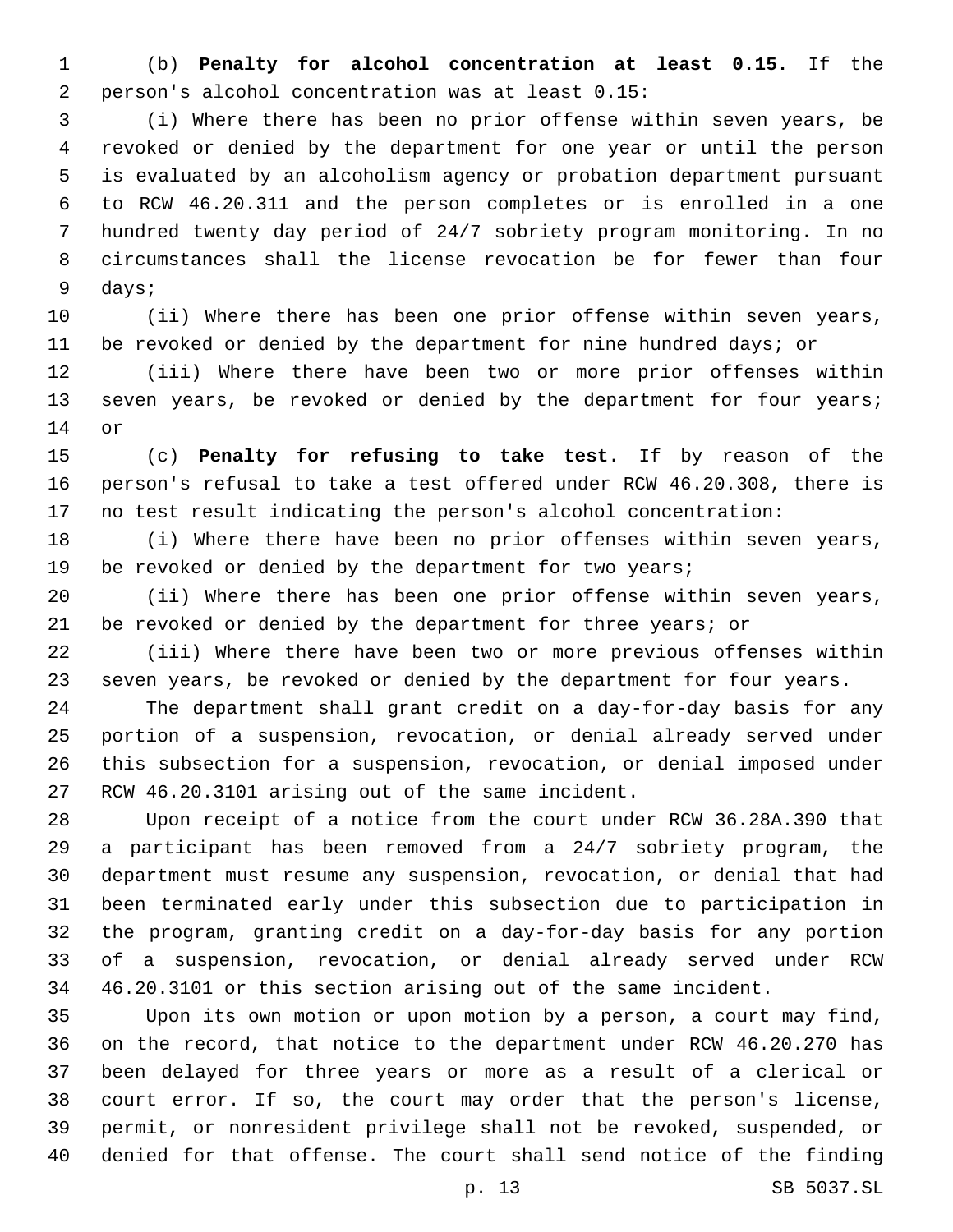and order to the department and to the person. Upon receipt of the notice from the court, the department shall not revoke, suspend, or deny the license, permit, or nonresident privilege of the person for 4 that offense.

 For purposes of this subsection (9), the department shall refer to the driver's record maintained under RCW 46.52.120 when 7 determining the existence of prior offenses.

 (10) **Probation of driving privilege.** After expiration of any period of suspension, revocation, or denial of the offender's license, permit, or privilege to drive required by this section, the department shall place the offender's driving privilege in 12 probationary status pursuant to RCW 46.20.355.

 (11) **Conditions of probation.** (a) In addition to any nonsuspendable and nondeferrable jail sentence required by this section, whenever the court imposes up to three hundred sixty-four days in jail, the court shall also suspend but shall not defer a period of confinement for a period not exceeding five years. The court shall impose conditions of probation that include: (i) Not driving a motor vehicle within this state without a valid license to drive; (ii) not driving a motor vehicle within this state without proof of liability insurance or other financial responsibility for the future pursuant to RCW 46.30.020; (iii) not driving or being in physical control of a motor vehicle within this state while having an alcohol concentration of 0.08 or more or a THC concentration of 5.00 nanograms per milliliter of whole blood or higher, within two hours after driving; (iv) not refusing to submit to a test of his or her breath or blood to determine alcohol or drug concentration upon request of a law enforcement officer who has reasonable grounds to believe the person was driving or was in actual physical control of a motor vehicle within this state while under the influence of intoxicating liquor or drug; and (v) not driving a motor vehicle in this state without a functioning ignition interlock device as required by the department under RCW 46.20.720. The court may impose conditions of probation that include nonrepetition, installation of an ignition interlock device on the probationer's motor vehicle, alcohol or drug treatment, supervised probation, or other conditions that may be appropriate. The sentence may be imposed in whole or in part upon violation of a condition of probation during the suspension 39 period.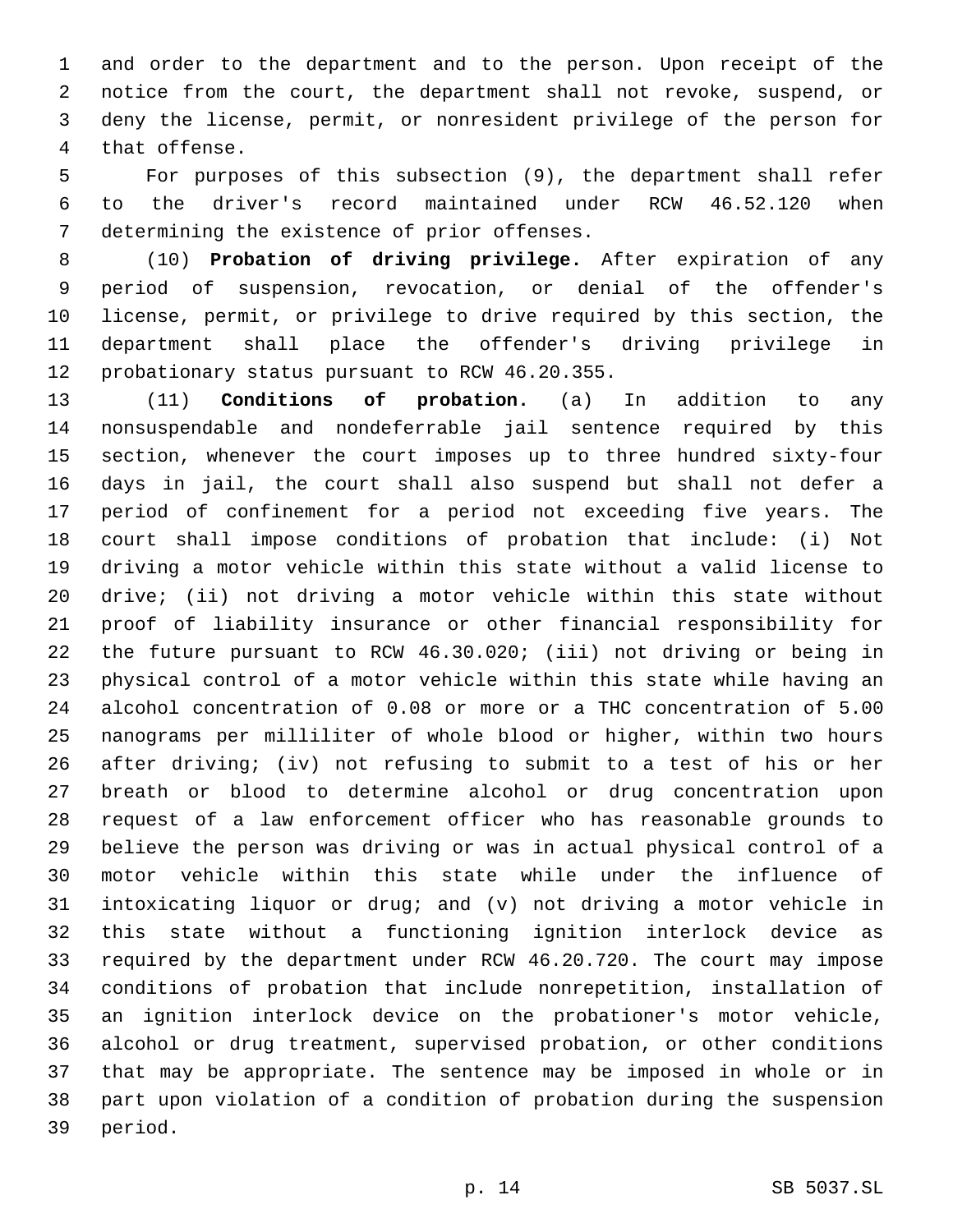(b) For each violation of mandatory conditions of probation under (a)(i), (ii), (iii), (iv), or (v) of this subsection, the court shall order the convicted person to be confined for thirty days, which 4 shall not be suspended or deferred.

 (c) For each incident involving a violation of a mandatory condition of probation imposed under this subsection, the license, permit, or privilege to drive of the person shall be suspended by the court for thirty days or, if such license, permit, or privilege to drive already is suspended, revoked, or denied at the time the finding of probation violation is made, the suspension, revocation, or denial then in effect shall be extended by thirty days. The court shall notify the department of any suspension, revocation, or denial or any extension of a suspension, revocation, or denial imposed under 14 this subsection.

 (12) **Waiver of electronic home monitoring.** A court may waive the electronic home monitoring requirements of this chapter when:

 (a) The offender does not have a dwelling, telephone service, or any other necessity to operate an electronic home monitoring system. However, if a court determines that an alcohol monitoring device utilizing wireless reporting technology is reasonably available, the court may require the person to obtain such a device during the 22 period of required electronic home monitoring;

(b) The offender does not reside in the state of Washington; or

 (c) The court determines that there is reason to believe that the offender would violate the conditions of the electronic home 26 monitoring penalty.

 Whenever the mandatory minimum term of electronic home monitoring is waived, the court shall state in writing the reason for granting the waiver and the facts upon which the waiver is based, and shall impose an alternative sentence with similar punitive consequences. The alternative sentence may include, but is not limited to, use of an ignition interlock device, the 24/7 sobriety program monitoring, 33 additional jail time, work crew, or work camp.

 Whenever the combination of jail time and electronic home monitoring or alternative sentence would exceed three hundred sixty- four days, the offender shall serve the jail portion of the sentence first, and the electronic home monitoring or alternative portion of the sentence shall be reduced so that the combination does not exceed 39 three hundred sixty-four days.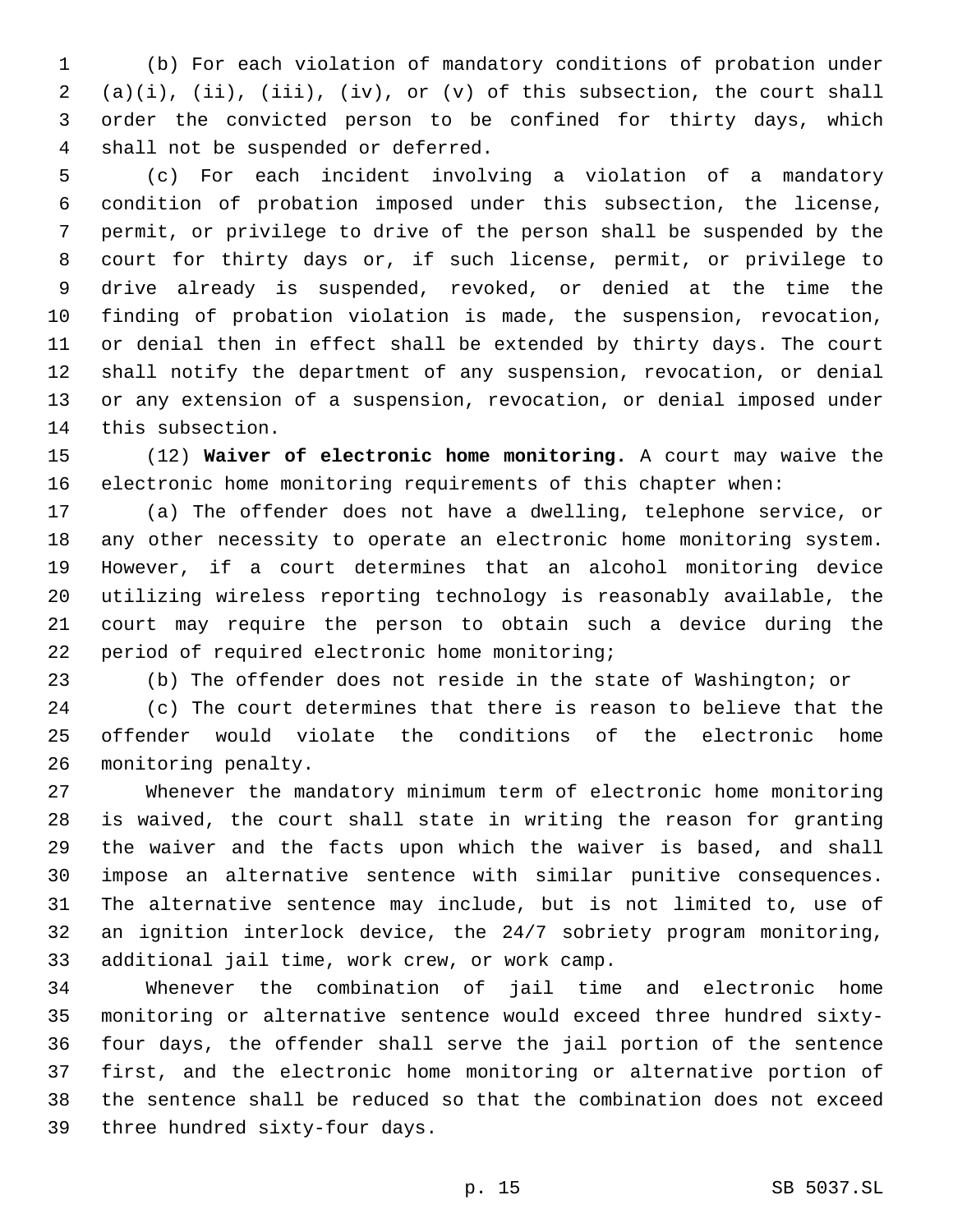(13) **Extraordinary medical placement.** An offender serving a sentence under this section, whether or not a mandatory minimum term has expired, may be granted an extraordinary medical placement by the jail administrator subject to the standards and limitations set forth 5 in RCW  $9.94A.728(1)(c)$ .

 (14) **Definitions.** For purposes of this section and RCW 46.61.502 7 and  $46.61.504$ :

(a) A "prior offense" means any of the following:

 (i) A conviction for a violation of RCW 46.61.502 or an 10 equivalent local ordinance;

 (ii) A conviction for a violation of RCW 46.61.504 or an 12 equivalent local ordinance;

 (iii) A conviction for a violation of RCW 46.25.110 or an 14 equivalent local ordinance;

 (iv) A conviction for a violation of RCW 79A.60.040(2) or an 16 equivalent local ordinance;

 (v) A conviction for a violation of RCW 79A.60.040(1) or an equivalent local ordinance committed in a reckless manner if the conviction is the result of a charge that was originally filed as a violation of RCW 79A.60.040(2) or an equivalent local ordinance;

 (vi) A conviction for a violation of RCW 47.68.220 or an equivalent local ordinance committed while under the influence of 23 intoxicating liquor or any drug;

 (vii) A conviction for a violation of RCW 47.68.220 or an equivalent local ordinance committed in a careless or reckless manner if the conviction is the result of a charge that was originally filed as a violation of RCW 47.68.220 or an equivalent local ordinance while under the influence of intoxicating liquor or any drug;

 (viii) A conviction for a violation of RCW 46.09.470(2) or an 30 equivalent local ordinance;

 (ix) A conviction for a violation of RCW 46.10.490(2) or an 32 equivalent local ordinance;

 (x) A conviction for a violation of RCW 46.61.520 committed while under the influence of intoxicating liquor or any drug, or a conviction for a violation of RCW 46.61.520 committed in a reckless manner or with the disregard for the safety of others if the conviction is the result of a charge that was originally filed as a violation of RCW 46.61.520 committed while under the influence of 39 intoxicating liquor or any drug;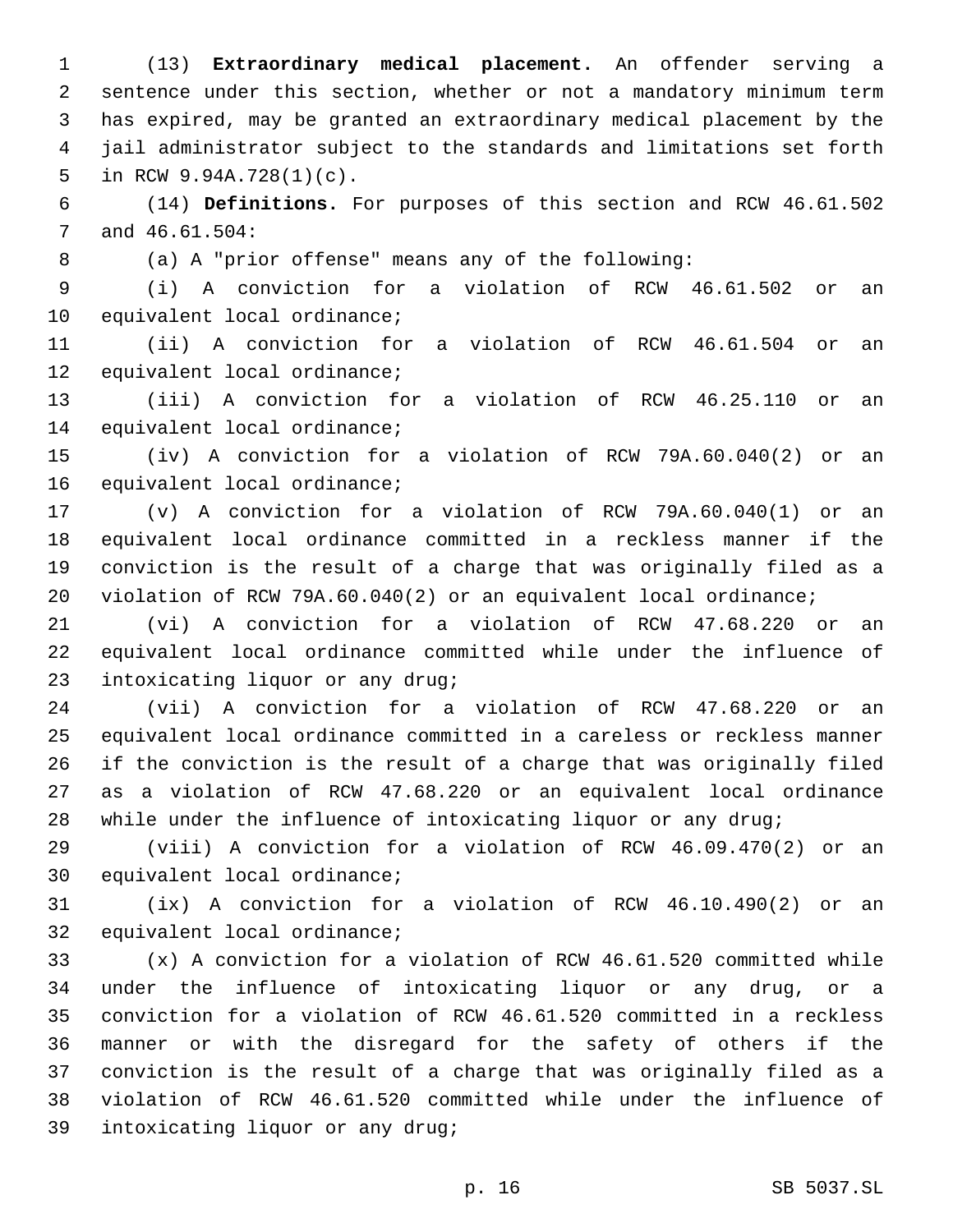(xi) A conviction for a violation of RCW 46.61.522 committed while under the influence of intoxicating liquor or any drug, or a conviction for a violation of RCW 46.61.522 committed in a reckless manner or with the disregard for the safety of others if the conviction is the result of a charge that was originally filed as a violation of RCW 46.61.522 committed while under the influence of 7 intoxicating liquor or any drug;

 (xii) A conviction for a violation of RCW 46.61.5249, 46.61.500, or 9A.36.050 or an equivalent local ordinance, if the conviction is the result of a charge that was originally filed as a violation of RCW 46.61.502 or 46.61.504, or an equivalent local ordinance, or of 12 RCW 46.61.520 or 46.61.522;

 (xiii) An out-of-state conviction for a violation that would have 14 been a violation of  $(a)(i)$ ,  $(ii)$ ,  $(x)$ ,  $(xi)$ , or  $(xii)$  of this 15 subsection if committed in this state;

 (xiv) A deferred prosecution under chapter 10.05 RCW granted in a prosecution for a violation of RCW 46.61.502, 46.61.504, or an 18 equivalent local ordinance;

 (xv) A deferred prosecution under chapter 10.05 RCW granted in a prosecution for a violation of RCW 46.61.5249, or an equivalent local ordinance, if the charge under which the deferred prosecution was granted was originally filed as a violation of RCW 46.61.502 or 46.61.504, or an equivalent local ordinance, or of RCW 46.61.520 or 46.61.522;24

 (xvi) A deferred prosecution granted in another state for a violation of driving or having physical control of a vehicle while under the influence of intoxicating liquor or any drug if the out-of- state deferred prosecution is equivalent to the deferred prosecution under chapter 10.05 RCW, including a requirement that the defendant participate in a chemical dependency treatment program; or

 (xvii) A deferred sentence imposed in a prosecution for a violation of RCW 46.61.5249, 46.61.500, or 9A.36.050, or an equivalent local ordinance, if the charge under which the deferred sentence was imposed was originally filed as a violation of RCW 46.61.502 or 46.61.504, or an equivalent local ordinance, or a 36 violation of RCW 46.61.520 or 46.61.522;

 If a deferred prosecution is revoked based on a subsequent conviction for an offense listed in this subsection (14)(a), the subsequent conviction shall not be treated as a prior offense of the revoked deferred prosecution for the purposes of sentencing;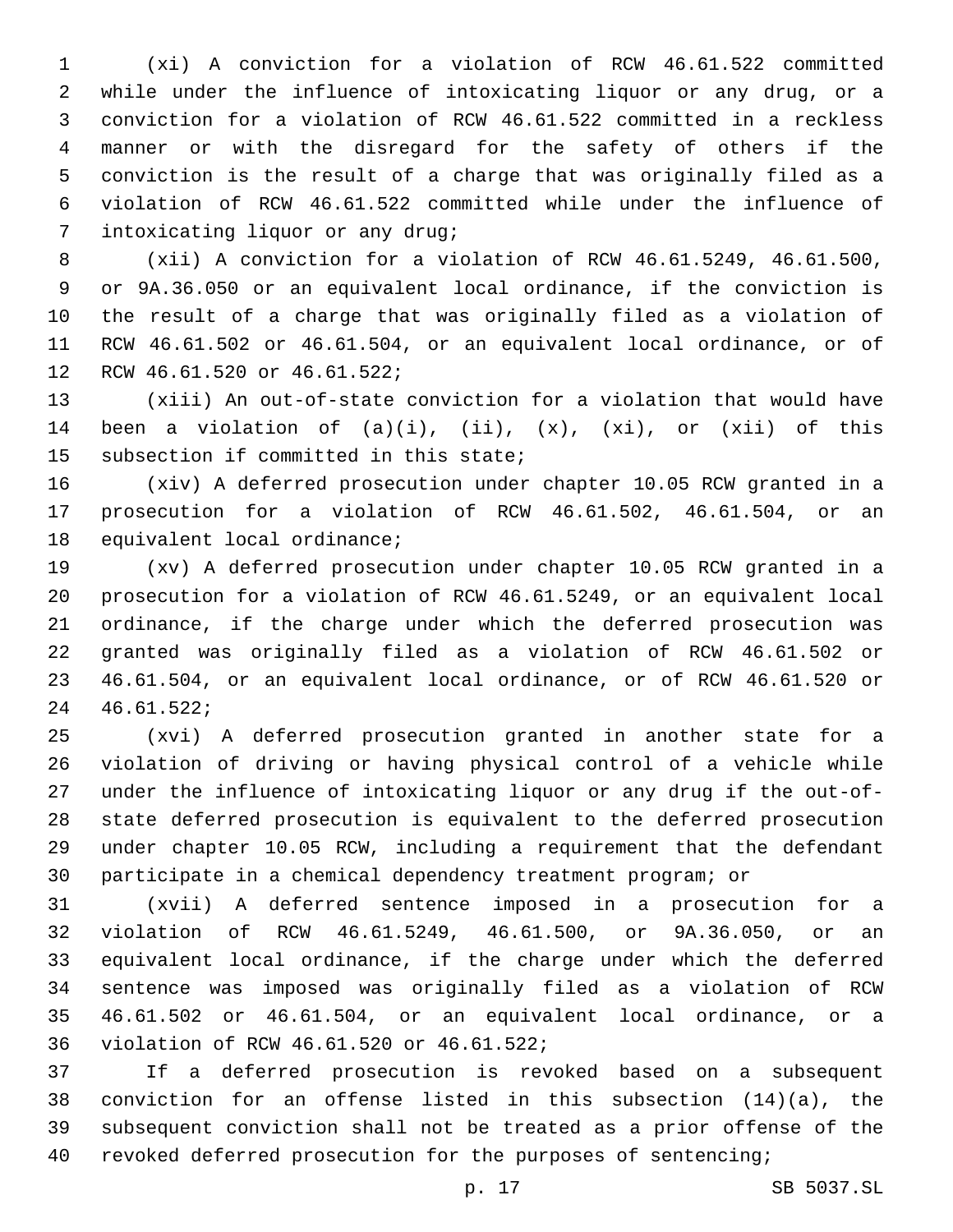(b) "Treatment" means substance use disorder treatment approved 2 by the department of social and health services;

 (c) "Within seven years" means that the arrest for a prior offense occurred within seven years before or after the arrest for 5 the current offense; and

 (d) "Within ten years" means that the arrest for a prior offense occurred within ten years before or after the arrest for the current 8 offense.

 (15) All fines imposed by this section apply to adult offenders 10 only.

| 11 | Sec.<br>4. | RCW 9.94A.515 and 2016 c 213 s 5, 2016 c 164 s 13, and          |
|----|------------|-----------------------------------------------------------------|
| 12 |            | 2016 c 6 s 1 are each reenacted and amended to read as follows: |
| 13 |            | TABLE 2                                                         |
| 14 |            | CRIMES INCLUDED WITHIN EACH                                     |
| 15 |            | SERIOUSNESS LEVEL                                               |
| 16 | XVI        | Aggravated Murder 1 (RCW 10.95.020)                             |
| 17 | XV         | Homicide by abuse (RCW 9A.32.055)                               |
| 18 |            | Malicious explosion 1 (RCW                                      |
| 19 |            | 70.74.280(1)                                                    |
| 20 |            | Murder 1 (RCW 9A.32.030)                                        |
| 21 | <b>XIV</b> | Murder 2 (RCW 9A.32.050)                                        |
| 22 |            | Trafficking 1 (RCW 9A.40.100(1))                                |
| 23 | XIII       | Malicious explosion 2 (RCW                                      |
| 24 |            | 70.74.280(2)                                                    |
| 25 |            | Malicious placement of an explosive 1                           |
| 26 |            | (RCW 70.74.270(1))                                              |
| 27 | XII        | Assault 1 (RCW 9A.36.011)                                       |
| 28 |            | Assault of a Child 1 (RCW 9A.36.120)                            |
| 29 |            | Malicious placement of an imitation                             |
| 30 |            | device 1 (RCW 70.74.272(1)(a))                                  |
| 31 |            | Promoting Commercial Sexual Abuse of                            |
| 32 |            | a Minor (RCW 9.68A.101)                                         |
| 33 |            | Rape 1 (RCW 9A.44.040)                                          |
| 34 |            | Rape of a Child 1 (RCW 9A.44.073)                               |
| 35 |            | Trafficking 2 (RCW 9A.40.100(3))                                |
|    |            |                                                                 |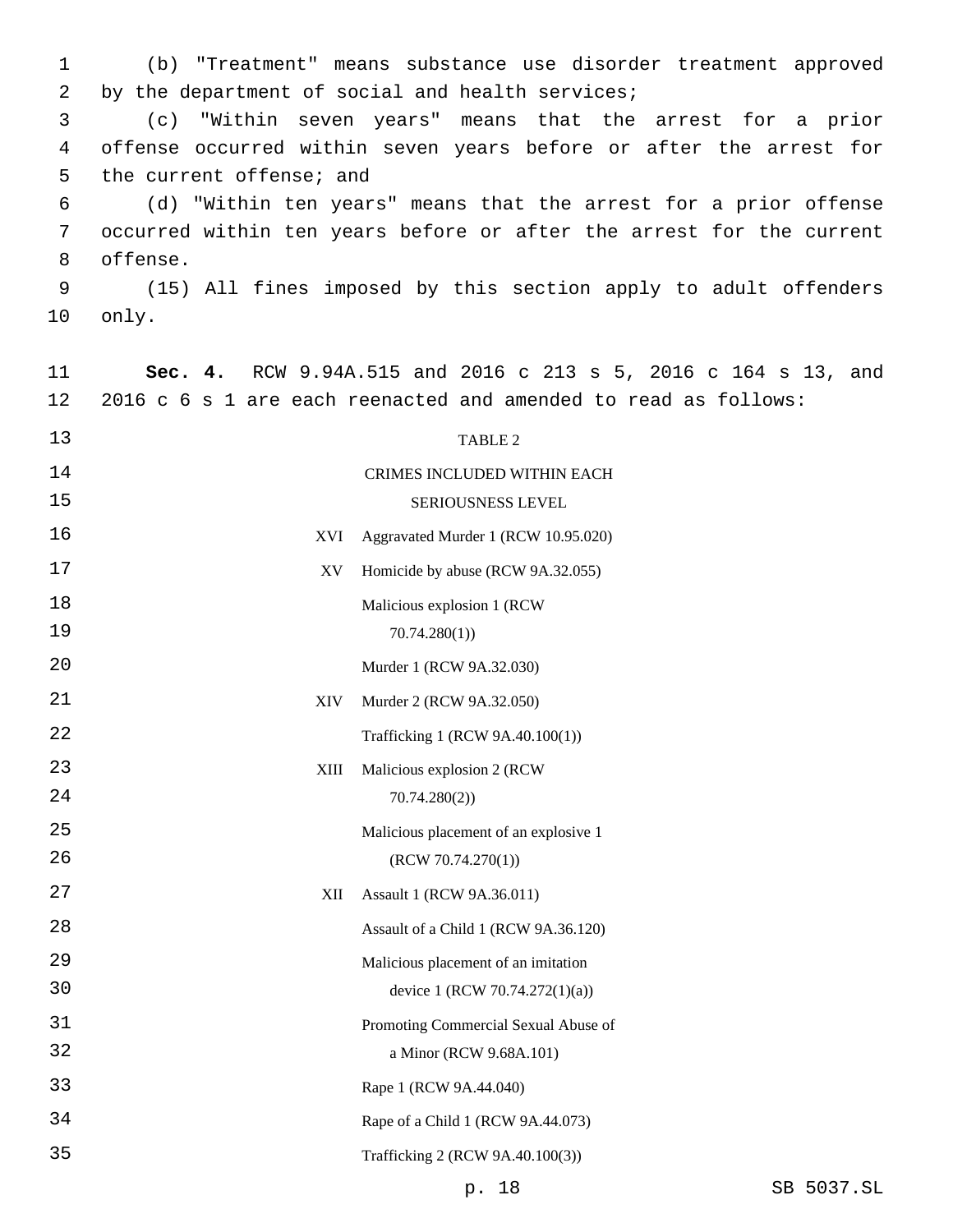| 1              | XI | Manslaughter 1 (RCW 9A.32.060)                                                                                 |
|----------------|----|----------------------------------------------------------------------------------------------------------------|
| 2              |    | Rape 2 (RCW 9A.44.050)                                                                                         |
| 3              |    | Rape of a Child 2 (RCW 9A.44.076)                                                                              |
| 4<br>5<br>6    |    | Vehicular Homicide, by being under the<br>influence of intoxicating liquor or<br>any drug (RCW 46.61.520)      |
| 7<br>8<br>9    |    | Vehicular Homicide, by the operation of<br>any vehicle in a reckless manner<br>(RCW 46.61.520)                 |
| 10             | X  | Child Molestation 1 (RCW 9A.44.083)                                                                            |
| 11<br>12       |    | Criminal Mistreatment 1 (RCW<br>9A.42.020)                                                                     |
| 13<br>14<br>15 |    | Indecent Liberties (with forcible<br>compulsion) (RCW<br>9A.44.100(1)(a)                                       |
| 16             |    | Kidnapping 1 (RCW 9A.40.020)                                                                                   |
| 17<br>18       |    | Leading Organized Crime (RCW<br>9A.82.060(1)(a)                                                                |
| 19<br>20       |    | Malicious explosion 3 (RCW<br>70.74.280(3)                                                                     |
| 21<br>22       |    | <b>Sexually Violent Predator Escape (RCW</b><br>9A.76.115)                                                     |
| 23<br>24       | IX | Abandonment of Dependent Person 1<br>(RCW 9A.42.060)                                                           |
| 25             |    | Assault of a Child 2 (RCW 9A.36.130)                                                                           |
| 26<br>27       |    | Explosive devices prohibited (RCW<br>70.74.180)                                                                |
| 28<br>29       |    | Hit and Run-Death (RCW<br>46.52.020(4)(a)                                                                      |
| 30<br>31<br>32 |    | Homicide by Watercraft, by being under<br>the influence of intoxicating liquor<br>or any drug (RCW 79A.60.050) |
| 33<br>34       |    | Inciting Criminal Profiteering (RCW)<br>9A.82.060(1)(b)                                                        |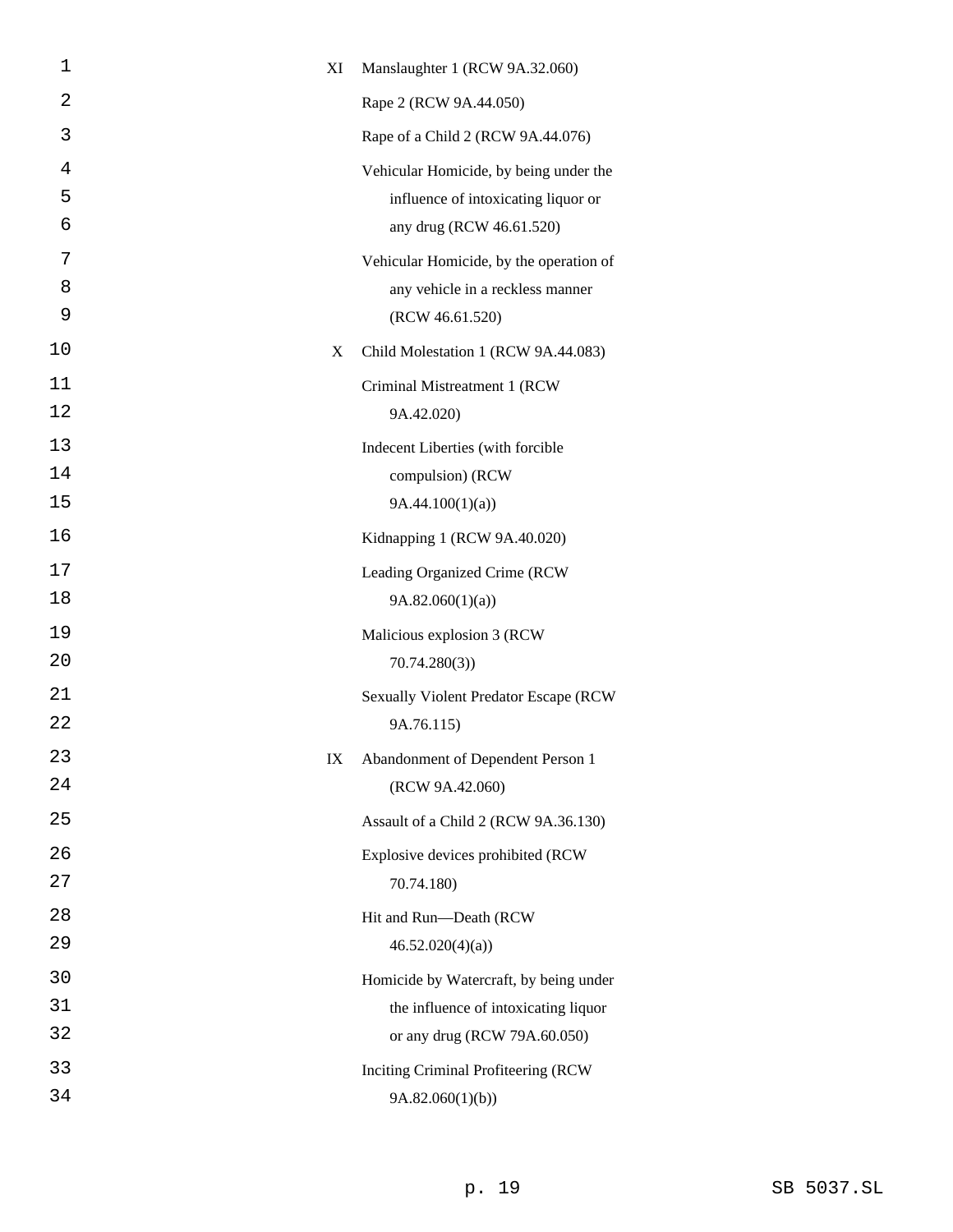| 1  |             | Malicious placement of an explosive 2                    |
|----|-------------|----------------------------------------------------------|
| 2  |             | (RCW 70.74.270(2))                                       |
| 3  |             | Robbery 1 (RCW 9A.56.200)                                |
| 4  |             | Sexual Exploitation (RCW 9.68A.040)                      |
| 5  | <b>VIII</b> | Arson 1 (RCW 9A.48.020)                                  |
| 6  |             | Commercial Sexual Abuse of a Minor                       |
| 7  |             | (RCW 9.68A.100)                                          |
| 8  |             | Homicide by Watercraft, by the                           |
| 9  |             | operation of any vessel in a reckless                    |
| 10 |             | manner (RCW 79A.60.050)                                  |
| 11 |             | Manslaughter 2 (RCW 9A.32.070)                           |
| 12 |             | Promoting Prostitution 1 (RCW                            |
| 13 |             | 9A.88.070)                                               |
| 14 |             | Theft of Ammonia (RCW 69.55.010)                         |
| 15 | VII         | Air bag diagnostic systems (causing                      |
| 16 |             | bodily injury or death) (RCW                             |
| 17 |             | 46.37.660(2)(b)                                          |
| 18 |             | Air bag replacement requirements                         |
| 19 |             | (causing bodily injury or death)                         |
| 20 |             | (RCW 46.37.660(1)(b))                                    |
| 21 |             | Burglary 1 (RCW 9A.52.020)                               |
| 22 |             | Child Molestation 2 (RCW 9A.44.086)                      |
| 23 |             | Civil Disorder Training (RCW                             |
| 24 |             | 9A.48.120)                                               |
| 25 |             | Manufacture or import counterfeit,                       |
| 26 |             | nonfunctional, damaged, or                               |
| 27 |             | previously deployed air bag                              |
| 28 |             | (causing bodily injury or death)                         |
| 29 |             | (RCW 46.37.650(1)(b))                                    |
| 30 |             | Sale, install, $((\overline{[\text{or}]}))$ or reinstall |
| 31 |             | counterfeit, nonfunctional,                              |
| 32 |             | damaged, or previously deployed                          |
| 33 |             | airbag (RCW 46.37.650(2)(b))                             |
| 34 |             | Dealing in depictions of minor engaged                   |
| 35 |             | in sexually explicit conduct 1                           |
| 36 |             | (RCW 9.68A.050(1))                                       |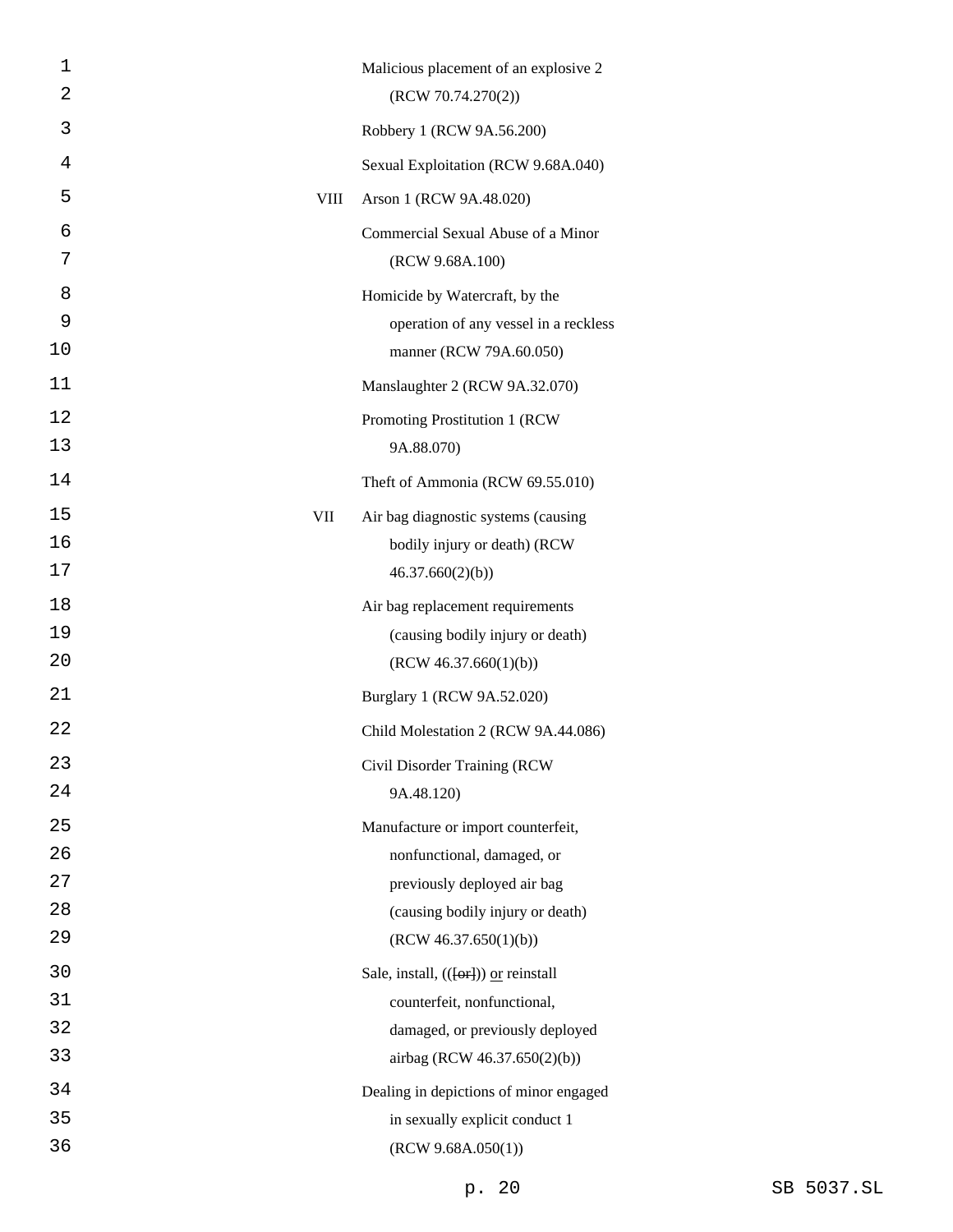| 1        | Drive-by Shooting (RCW 9A.36.045)       |
|----------|-----------------------------------------|
| 2        | Homicide by Watercraft, by disregard    |
| 3        | for the safety of others (RCW           |
| 4        | 79A.60.050)                             |
| 5        | Indecent Liberties (without forcible    |
| 6        | compulsion) (RCW 9A.44.100(1)           |
| 7        | $(b)$ and $(c)$ )                       |
| 8        | Introducing Contraband 1 (RCW           |
| 9        | 9A.76.140)                              |
| 10       | Malicious placement of an explosive 3   |
| 11       | (RCW 70.74.270(3))                      |
| 12       | Negligently Causing Death By Use of a   |
| 13       | <b>Signal Preemption Device (RCW)</b>   |
| 14       | 46.37.675)                              |
| 15       | Sending, bringing into state depictions |
| 16<br>17 | of minor engaged in sexually            |
| 18       | explicit conduct 1 (RCW<br>9.68A.060(1) |
| 19       | Unlawful Possession of a Firearm in the |
| 20       | first degree (RCW $9.41.040(1)$ )       |
| 21       | Use of a Machine Gun in Commission      |
| 22       | of a Felony (RCW 9.41.225)              |
| 23       | Vehicular Homicide, by disregard for    |
| 24       | the safety of others (RCW               |
| 25       | 46.61.520)                              |
| 26       | VI<br>Bail Jumping with Murder 1 (RCW   |
| 27       | 9A.76.170(3)(a)                         |
| 28       | Bribery (RCW 9A.68.010)                 |
| 29       | Incest 1 (RCW $9A.64.020(1)$ )          |
| 30       | Intimidating a Judge (RCW 9A.72.160)    |
| 31       | Intimidating a Juror/Witness (RCW       |
| 32       | 9A.72.110, 9A.72.130)                   |
| 33       | Malicious placement of an imitation     |
| 34       | device 2 (RCW 70.74.272(1)(b))          |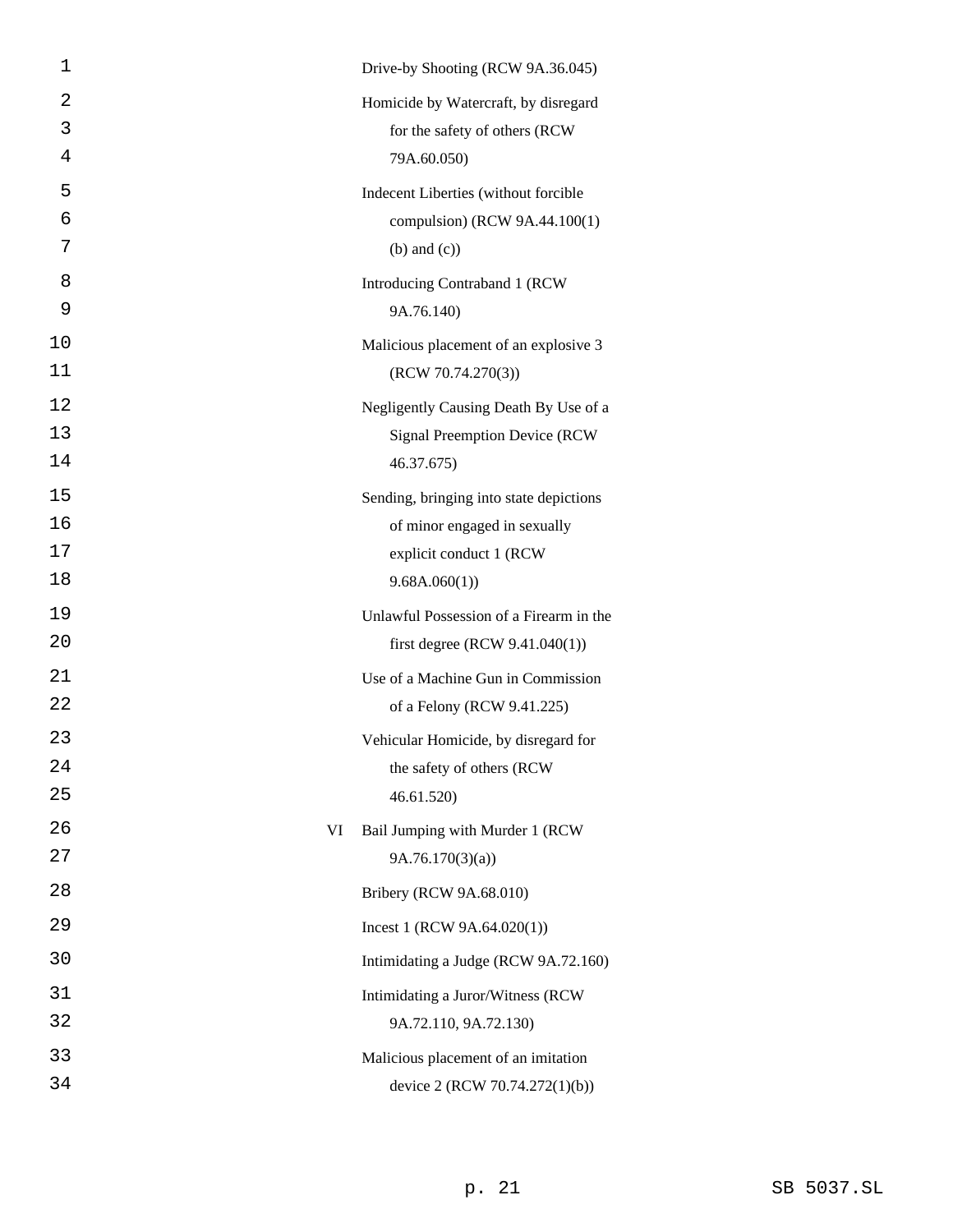| 1  |   | Possession of Depictions of a Minor                     |
|----|---|---------------------------------------------------------|
| 2  |   | <b>Engaged in Sexually Explicit</b>                     |
| 3  |   | Conduct 1 (RCW 9.68A.070(1))                            |
| 4  |   | Rape of a Child 3 (RCW 9A.44.079)                       |
| 5  |   | Theft of a Firearm (RCW 9A.56.300)                      |
| 6  |   | Unlawful Storage of Ammonia (RCW                        |
| 7  |   | 69.55.020)                                              |
| 8  | V | Abandonment of Dependent Person 2                       |
| 9  |   | (RCW 9A.42.070)                                         |
| 10 |   | Advancing money or property for                         |
| 11 |   | extortionate extension of credit                        |
| 12 |   | (RCW 9A.82.030)                                         |
| 13 |   | Air bag diagnostic systems (RCW                         |
| 14 |   | 46.37.660(2)(c)                                         |
| 15 |   | Air bag replacement requirements                        |
| 16 |   | (RCW 46.37.660(1)(c))                                   |
| 17 |   | Bail Jumping with class A Felony                        |
| 18 |   | (RCW 9A.76.170(3)(b))                                   |
| 19 |   | Child Molestation 3 (RCW 9A.44.089)                     |
| 20 |   | Manufacture or import counterfeit,                      |
| 21 |   | nonfunctional, damaged, or                              |
| 22 |   | previously deployed air bag (RCW                        |
| 23 |   | 46.37.650(1)(c)                                         |
| 24 |   | Sale, install, $((\overline{\text{ter}}))$ or reinstall |
| 25 |   | counterfeit, nonfunctional,                             |
| 26 |   | damaged, or previously deployed                         |
| 27 |   | airbag (RCW 46.37.650(2)(c))                            |
| 28 |   | Criminal Mistreatment 2 (RCW                            |
| 29 |   | 9A.42.030)                                              |
| 30 |   | Custodial Sexual Misconduct 1 (RCW                      |
| 31 |   | 9A.44.160)                                              |
| 32 |   | Dealing in Depictions of Minor                          |
| 33 |   | <b>Engaged in Sexually Explicit</b>                     |
| 34 |   | Conduct 2 (RCW 9.68A.050(2))                            |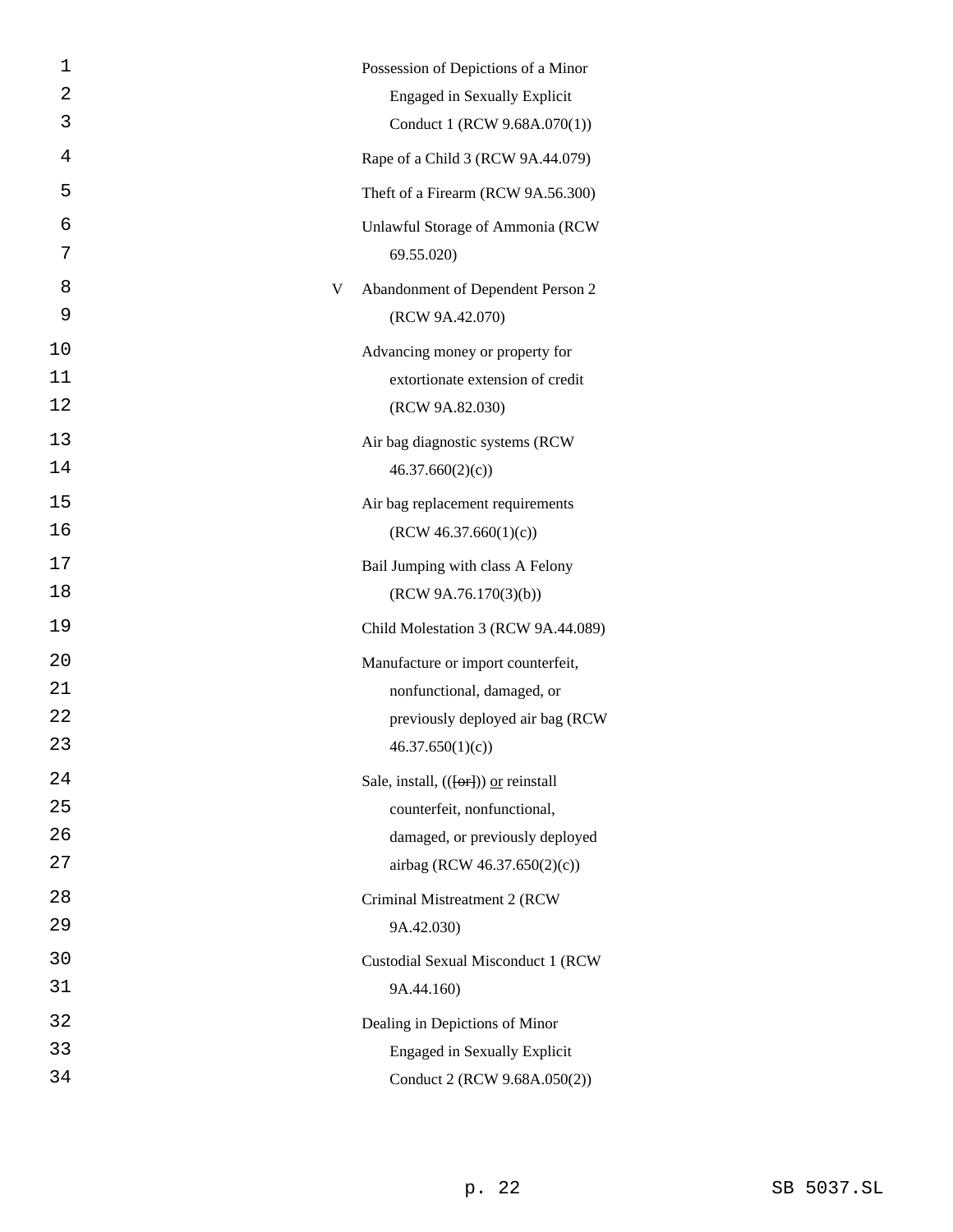| 1  | Domestic Violence Court Order           |
|----|-----------------------------------------|
| 2  | Violation (RCW 10.99.040,               |
| 3  | 10.99.050, 26.09.300, 26.10.220,        |
| 4  | 26.26.138, 26.50.110, 26.52.070, or     |
| 5  | 74.34.145)                              |
| 6  | ((Driving While Under the Influence     |
| 7  | (REW 46.61.502(6))))                    |
| 8  | Extortion 1 (RCW 9A.56.120)             |
| 9  | Extortionate Extension of Credit (RCW   |
| 10 | 9A.82.020)                              |
| 11 | <b>Extortionate Means to Collect</b>    |
| 12 | <b>Extensions of Credit (RCW)</b>       |
| 13 | 9A.82.040)                              |
| 14 | Incest 2 (RCW $9A.64.020(2)$ )          |
| 15 | Kidnapping 2 (RCW 9A.40.030)            |
| 16 | Perjury 1 (RCW 9A.72.020)               |
| 17 | Persistent prison misbehavior (RCW      |
| 18 | 9.94.070)                               |
| 19 | ((Physical Control of a Vehicle While)  |
| 20 | Under the Influence (RCW                |
| 21 | 46.61.504(6))                           |
| 22 | Possession of a Stolen Firearm (RCW     |
| 23 | 9A.56.310)                              |
| 24 | Rape 3 (RCW 9A.44.060)                  |
| 25 | Rendering Criminal Assistance 1 (RCW    |
| 26 | 9A.76.070)                              |
| 27 | Sending, Bringing into State Depictions |
| 28 | of Minor Engaged in Sexually            |
| 29 | <b>Explicit Conduct 2 (RCW</b>          |
| 30 | 9.68A.060(2))                           |
| 31 | Sexual Misconduct with a Minor 1        |
| 32 | (RCW 9A.44.093)                         |
| 33 | <b>Sexually Violating Human Remains</b> |
| 34 | (RCW 9A.44.105)                         |
| 35 | <b>Stalking (RCW 9A.46.110)</b>         |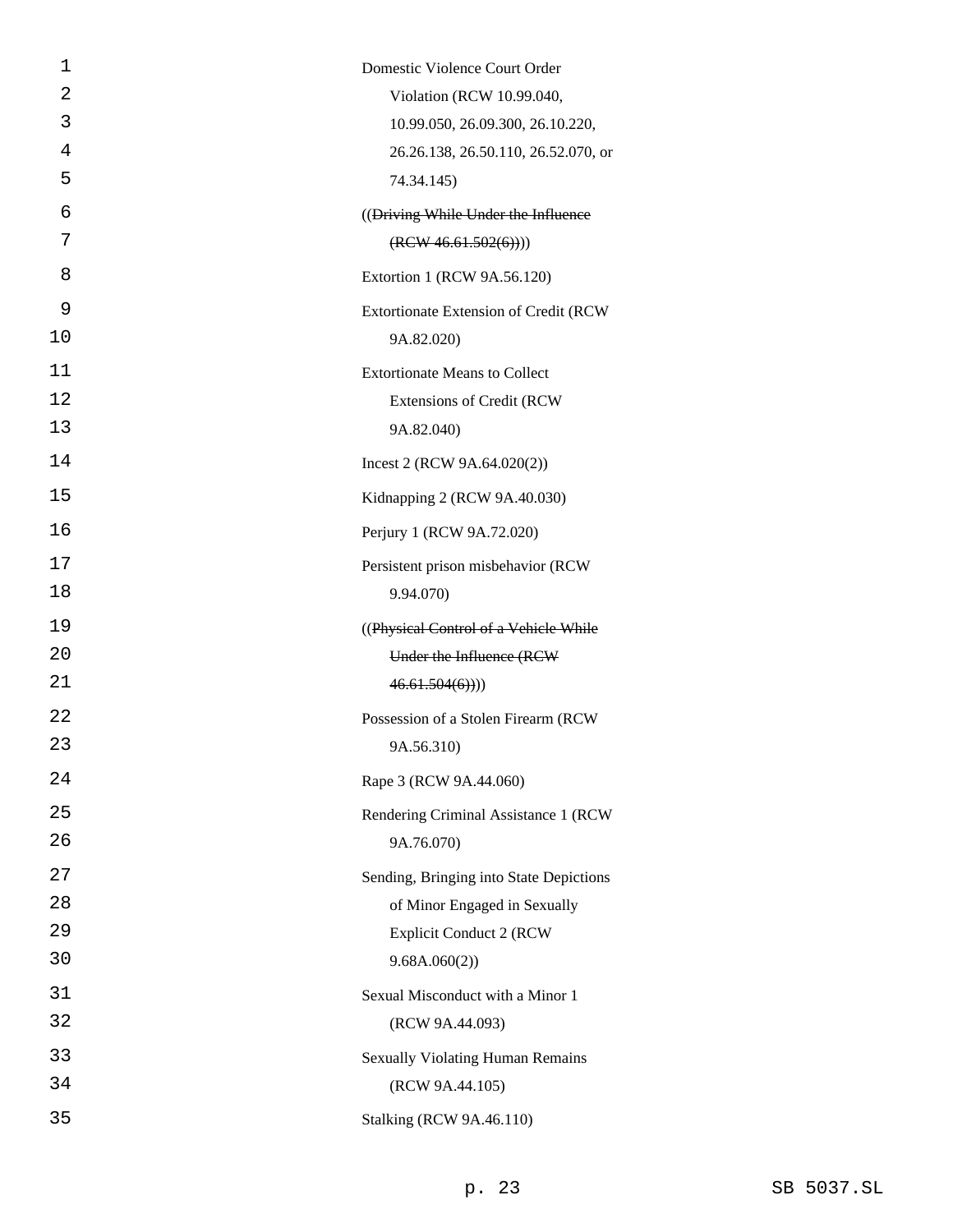| 1  |    | Taking Motor Vehicle Without          |
|----|----|---------------------------------------|
| 2  |    | Permission 1 (RCW 9A.56.070)          |
| 3  | IV | Arson 2 (RCW 9A.48.030)               |
| 4  |    | Assault 2 (RCW 9A.36.021)             |
| 5  |    | Assault 3 (of a Peace Officer with a  |
| 6  |    | Projectile Stun Gun) (RCW             |
| 7  |    | 9A.36.031(1)(h)                       |
| 8  |    | Assault by Watercraft (RCW            |
| 9  |    | 79A.60.060)                           |
| 10 |    | Bribing a Witness/Bribe Received by   |
| 11 |    | Witness (RCW 9A.72.090,               |
| 12 |    | 9A.72.100)                            |
| 13 |    | Cheating 1 (RCW 9.46.1961)            |
| 14 |    | Commercial Bribery (RCW 9A.68.060)    |
| 15 |    | Counterfeiting (RCW 9.16.035(4))      |
| 16 |    | Driving While Under the Influence     |
| 17 |    | (RCW 46.61.502(6))                    |
| 18 |    | Endangerment with a Controlled        |
| 19 |    | Substance (RCW 9A.42.100)             |
| 20 |    | Escape 1 (RCW 9A.76.110)              |
| 21 |    | Hit and Run-Injury (RCW               |
| 22 |    | 46.52.020(4)(b)                       |
| 23 |    | Hit and Run with Vessel-Injury        |
| 24 |    | Accident (RCW 79A.60.200(3))          |
| 25 |    | Identity Theft 1 (RCW 9.35.020(2))    |
| 26 |    | Indecent Exposure to Person Under Age |
| 27 |    | Fourteen (subsequent sex offense)     |
| 28 |    | (RCW 9A.88.010)                       |
| 29 |    | Influencing Outcome of Sporting Event |
| 30 |    | (RCW 9A.82.070)                       |
| 31 |    | Malicious Harassment (RCW             |
| 32 |    | 9A.36.080)                            |
| 33 |    | Physical Control of a Vehicle While   |
| 34 |    | Under the Influence (RCW              |
| 35 |    | 46.61.504(6)                          |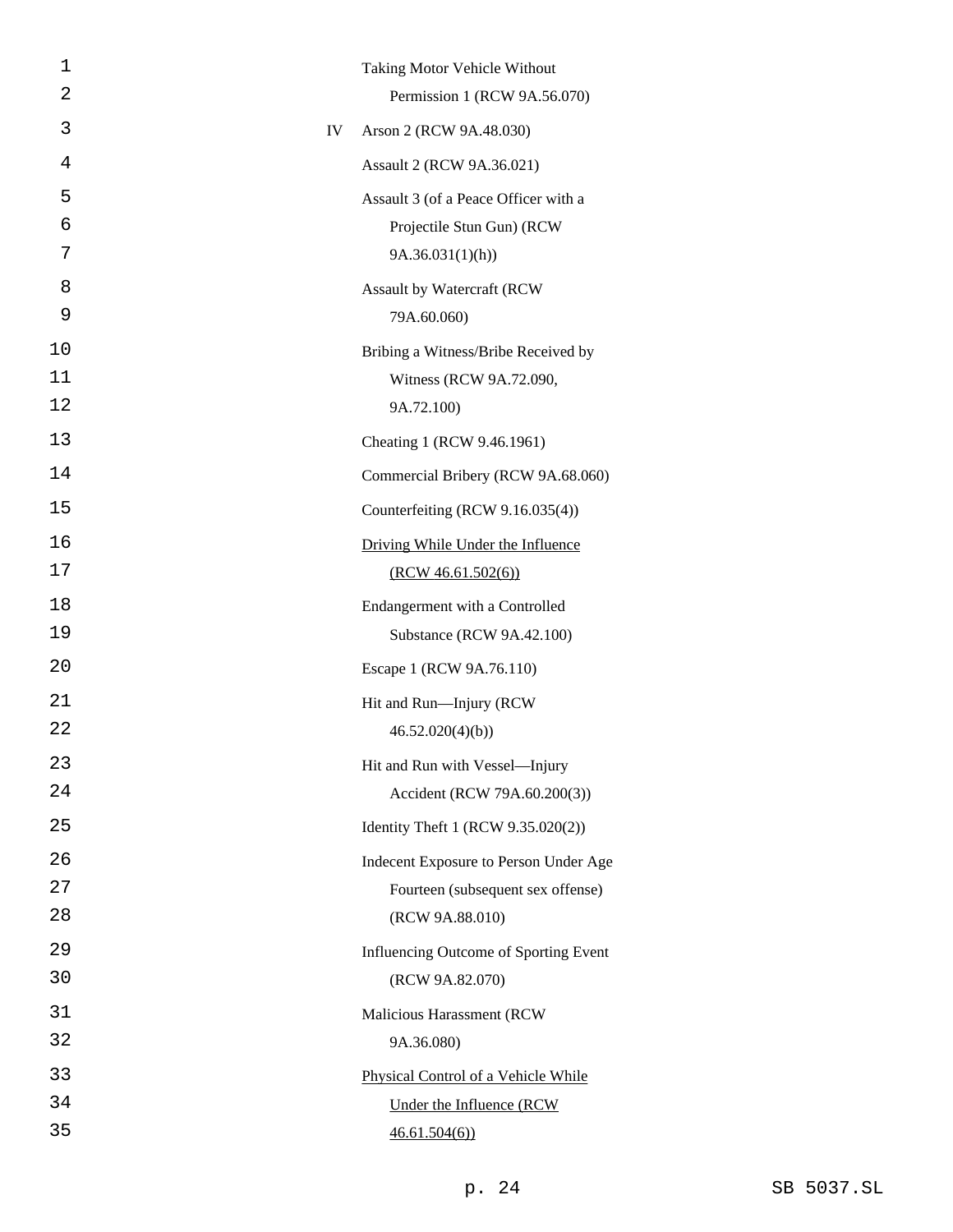| 1  | Possession of Depictions of a Minor     |
|----|-----------------------------------------|
| 2  | <b>Engaged in Sexually Explicit</b>     |
| 3  | Conduct 2 (RCW 9.68A.070(2))            |
| 4  | Residential Burglary (RCW 9A.52.025)    |
| 5  | Robbery 2 (RCW 9A.56.210)               |
| 6  | Theft of Livestock 1 (RCW 9A.56.080)    |
| 7  | Threats to Bomb (RCW 9.61.160)          |
| 8  | Trafficking in Stolen Property 1 (RCW   |
| 9  | 9A.82.050)                              |
| 10 | Unlawful factoring of a credit card or  |
| 11 | payment card transaction (RCW           |
| 12 | 9A.56.290(4)(b)                         |
| 13 | Unlawful transaction of health coverage |
| 14 | as a health care service contractor     |
| 15 | (RCW 48.44.016(3))                      |
| 16 | Unlawful transaction of health coverage |
| 17 | as a health maintenance                 |
| 18 | organization (RCW 48.46.033(3))         |
| 19 | Unlawful transaction of insurance       |
| 20 | business (RCW 48.15.023(3))             |
| 21 | Unlicensed practice as an insurance     |
| 22 | professional (RCW 48.17.063(2))         |
| 23 | Use of Proceeds of Criminal             |
| 24 | Profiteering (RCW 9A.82.080 (1)         |
| 25 | and $(2)$ )                             |
| 26 | Vehicle Prowling 2 (third or subsequent |
| 27 | offense) (RCW 9A.52.100(3))             |
| 28 | Vehicular Assault, by being under the   |
| 29 | influence of intoxicating liquor or     |
| 30 | any drug, or by the operation or        |
| 31 | driving of a vehicle in a reckless      |
| 32 | manner (RCW 46.61.522)                  |
| 33 | Viewing of Depictions of a Minor        |
| 34 | <b>Engaged in Sexually Explicit</b>     |
| 35 | Conduct 1 (RCW 9.68A.075(1))            |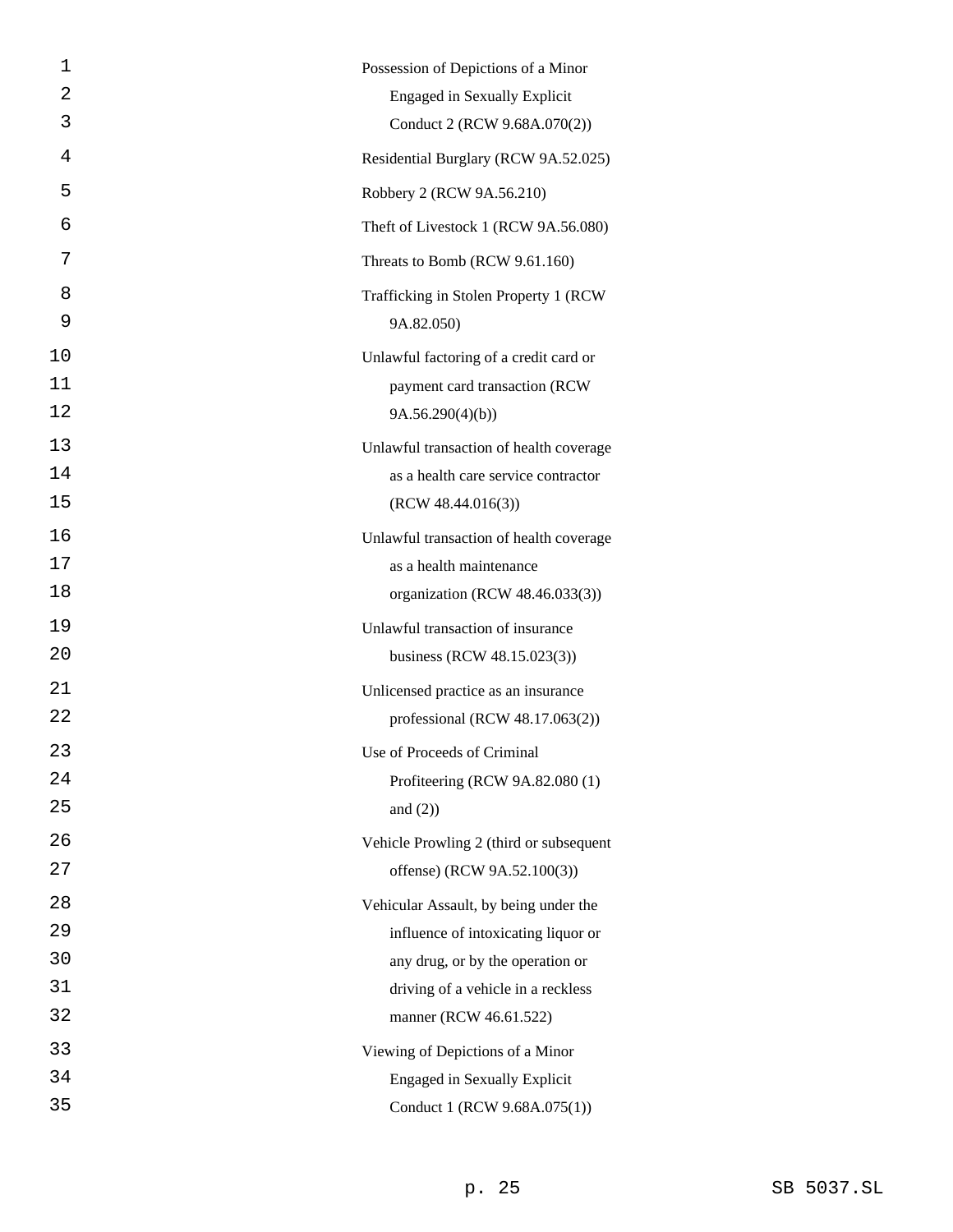| 1  |   | Willful Failure to Return from Furlough       |
|----|---|-----------------------------------------------|
| 2  |   | (RCW 72.66.060)                               |
| 3  | Ш | Animal Cruelty 1 (Sexual Conduct or           |
| 4  |   | Contact) (RCW 16.52.205(3))                   |
| 5  |   | Assault 3 (Except Assault 3 of a Peace        |
| 6  |   | Officer With a Projectile Stun Gun)           |
| 7  |   | (RCW 9A.36.031 except subsection              |
| 8  |   | (1)(h))                                       |
| 9  |   | Assault of a Child 3 (RCW 9A.36.140)          |
| 10 |   | Bail Jumping with class B or C Felony         |
| 11 |   | (RCW 9A.76.170(3)(c))                         |
| 12 |   | Burglary 2 (RCW 9A.52.030)                    |
| 13 |   | Communication with a Minor for                |
| 14 |   | <b>Immoral Purposes (RCW)</b>                 |
| 15 |   | 9.68A.090)                                    |
| 16 |   | Criminal Gang Intimidation (RCW               |
| 17 |   | 9A.46.120)                                    |
| 18 |   | Custodial Assault (RCW 9A.36.100)             |
| 19 |   | Cyberstalking (subsequent conviction or       |
| 20 |   | threat of death) (RCW $9.61.260(3)$ )         |
| 21 |   | Escape 2 (RCW 9A.76.120)                      |
| 22 |   | Extortion 2 (RCW 9A.56.130)                   |
| 23 |   | Harassment (RCW 9A.46.020)                    |
| 24 |   | Intimidating a Public Servant (RCW            |
| 25 |   | 9A.76.180)                                    |
| 26 |   | Introducing Contraband 2 (RCW                 |
| 27 |   | 9A.76.150)                                    |
| 28 |   | Malicious Injury to Railroad Property         |
| 29 |   | (RCW 81.60.070)                               |
| 30 |   | Mortgage Fraud (RCW 19.144.080)               |
| 31 |   | <b>Negligently Causing Substantial Bodily</b> |
| 32 |   | Harm By Use of a Signal                       |
| 33 |   | Preemption Device (RCW                        |
| 34 |   | 46.37.674)                                    |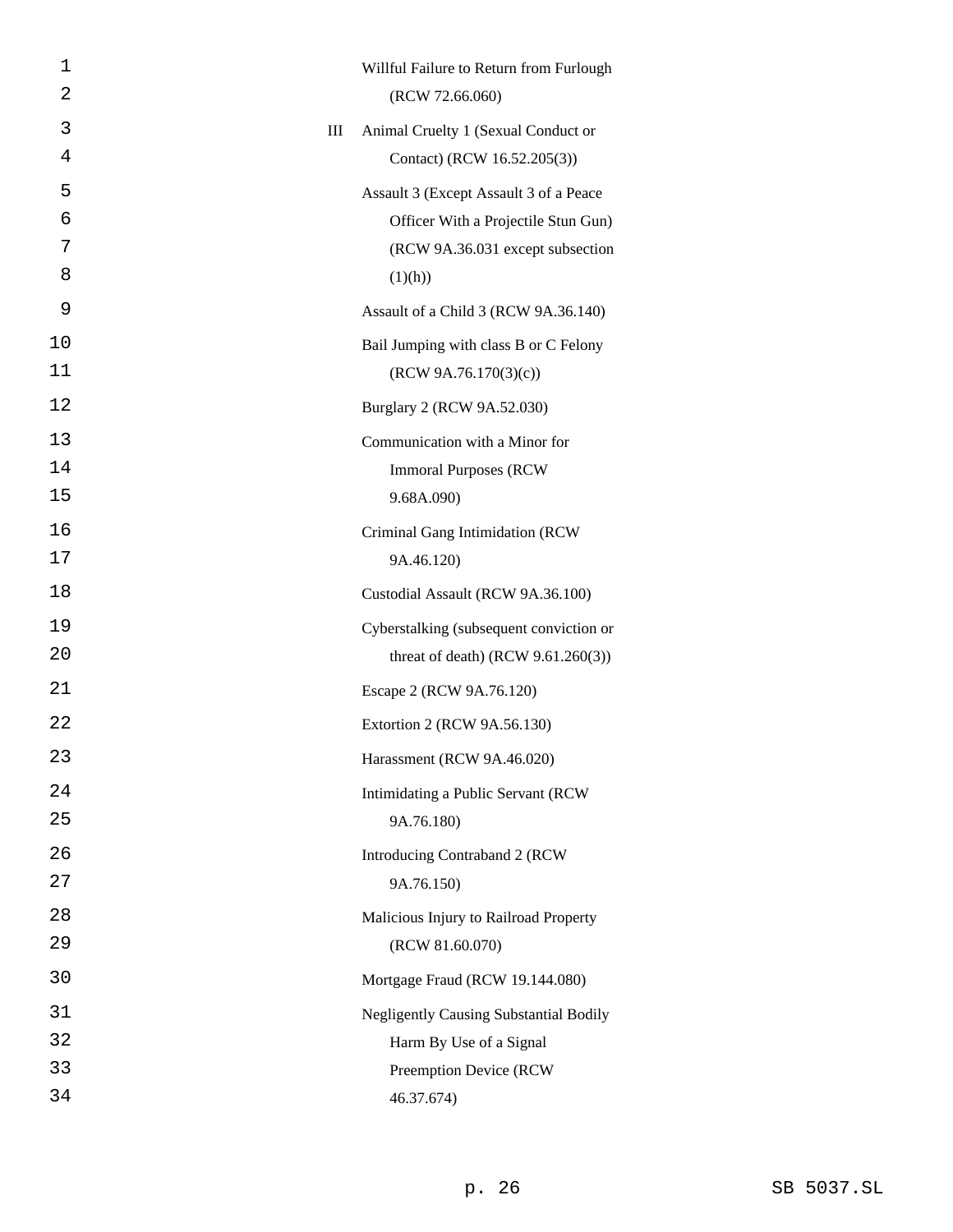| 1  | Organized Retail Theft 1 (RCW           |
|----|-----------------------------------------|
| 2  | 9A.56.350(2)                            |
| 3  | Perjury 2 (RCW 9A.72.030)               |
| 4  | Possession of Incendiary Device (RCW    |
| 5  | 9.40.120)                               |
| 6  | Possession of Machine Gun or Short-     |
| 7  | Barreled Shotgun or Rifle (RCW          |
| 8  | 9.41.190)                               |
| 9  | Promoting Prostitution 2 (RCW           |
| 10 | 9A.88.080)                              |
| 11 | Retail Theft with Special Circumstances |
| 12 | 1 (RCW 9A.56.360(2))                    |
| 13 | Securities Act violation (RCW           |
| 14 | 21.20.400)                              |
| 15 | Tampering with a Witness (RCW           |
| 16 | 9A.72.120)                              |
| 17 | Telephone Harassment (subsequent        |
| 18 | conviction or threat of death) (RCW     |
| 19 | 9.61.230(2)                             |
| 20 | Theft of Livestock 2 (RCW 9A.56.083)    |
| 21 | Theft with the Intent to Resell 1 (RCW  |
| 22 | 9A.56.340(2)                            |
| 23 | Trafficking in Stolen Property 2 (RCW   |
| 24 | 9A.82.055)                              |
| 25 | Unlawful Hunting of Big Game 1 (RCW     |
| 26 | 77.15.410(3)(b)                         |
| 27 | <b>Unlawful Imprisonment (RCW</b>       |
| 28 | 9A.40.040)                              |
| 29 | Unlawful Misbranding of Food Fish or    |
| 30 | Shellfish 1 (RCW 69.04.938(3))          |
| 31 | Unlawful possession of firearm in the   |
| 32 | second degree (RCW 9.41.040(2))         |
| 33 | Unlawful Taking of Endangered Fish or   |
| 34 | Wildlife 1 (RCW 77.15.120(3)(b))        |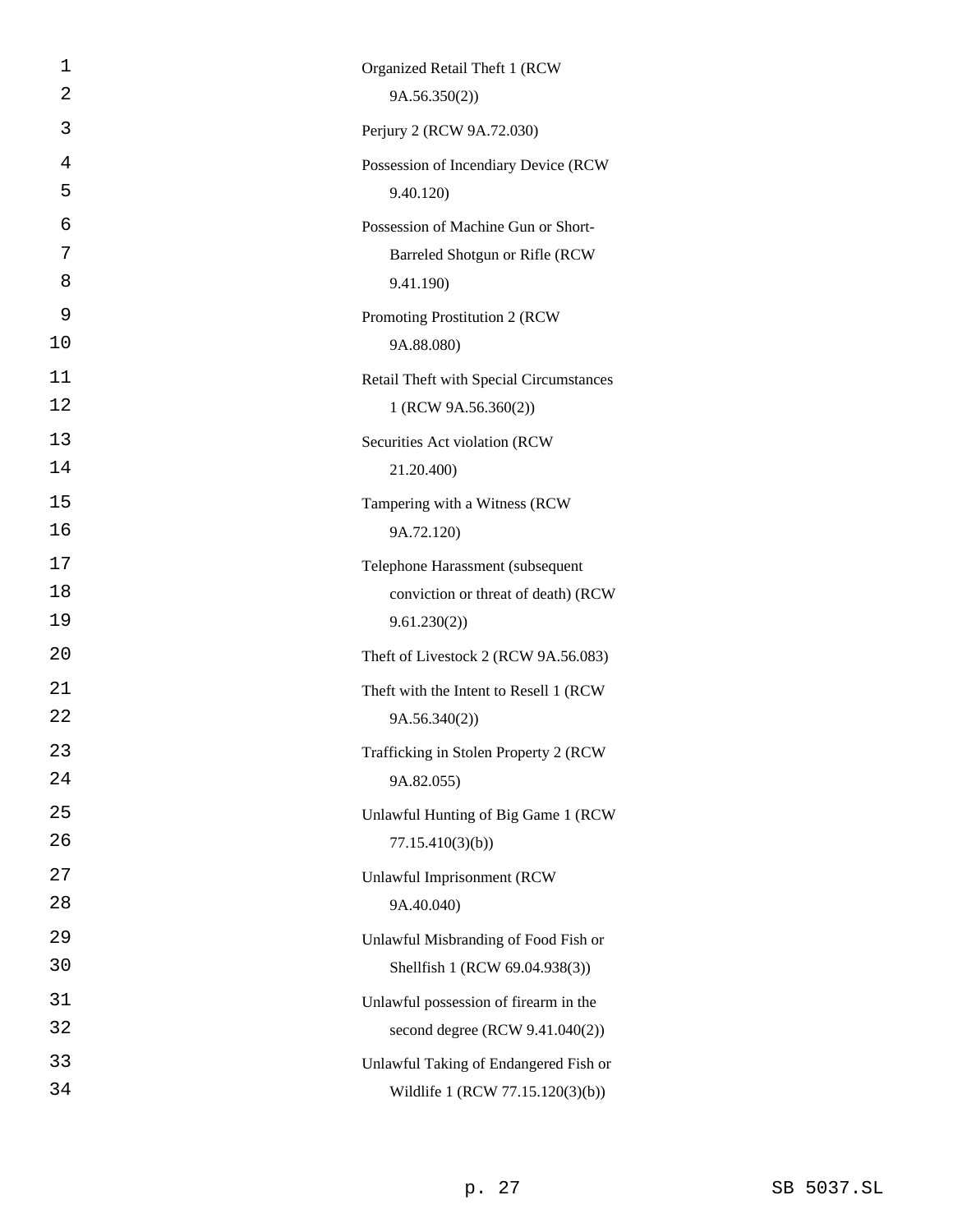| 1              | Unlawful Trafficking in Fish, Shellfish, |
|----------------|------------------------------------------|
| 2              | or Wildlife 1 (RCW                       |
| 3              | 77.15.260(3)(b)                          |
| 4              | Unlawful Use of a Nondesignated          |
| 5              | Vessel (RCW 77.15.530(4))                |
| 6              | Vehicular Assault, by the operation or   |
| 7              | driving of a vehicle with disregard      |
| 8              | for the safety of others (RCW            |
| 9              | 46.61.522)                               |
| 10             | Willful Failure to Return from Work      |
| 11             | Release (RCW 72.65.070)                  |
| 12<br>$\rm II$ | Commercial Fishing Without a License     |
| 13             | 1 (RCW 77.15.500(3)(b))                  |
| 14             | Computer Trespass 1 (RCW 9A.90.040)      |
| 15             | Counterfeiting (RCW 9.16.035(3))         |
| 16             | Electronic Data Service Interference     |
| 17             | (RCW 9A.90.060)                          |
| 18             | Electronic Data Tampering 1 (RCW         |
| 19             | 9A.90.080)                               |
| 20             | Electronic Data Theft (RCW 9A.90.100)    |
| 21             | Engaging in Fish Dealing Activity        |
| 22             | Unlicensed 1 (RCW 77.15.620(3))          |
| 23             | <b>Escape from Community Custody</b>     |
| 24             | (RCW 72.09.310)                          |
| 25             | Failure to Register as a Sex Offender    |
| 26             | (second or subsequent offense)           |
| 27             | (RCW 9A.44.130 prior to June 10,         |
| 28             | 2010, and RCW 9A.44.132)                 |
| 29             | Health Care False Claims (RCW            |
| 30             | 48.80.030)                               |
| 31             | Identity Theft 2 (RCW 9.35.020(3))       |
| 32             | <b>Improperly Obtaining Financial</b>    |
| 33             | Information (RCW 9.35.010)               |
| 34             | Malicious Mischief 1 (RCW 9A.48.070)     |
| 35             | Organized Retail Theft 2 (RCW            |
| 36             | 9A.56.350(3)                             |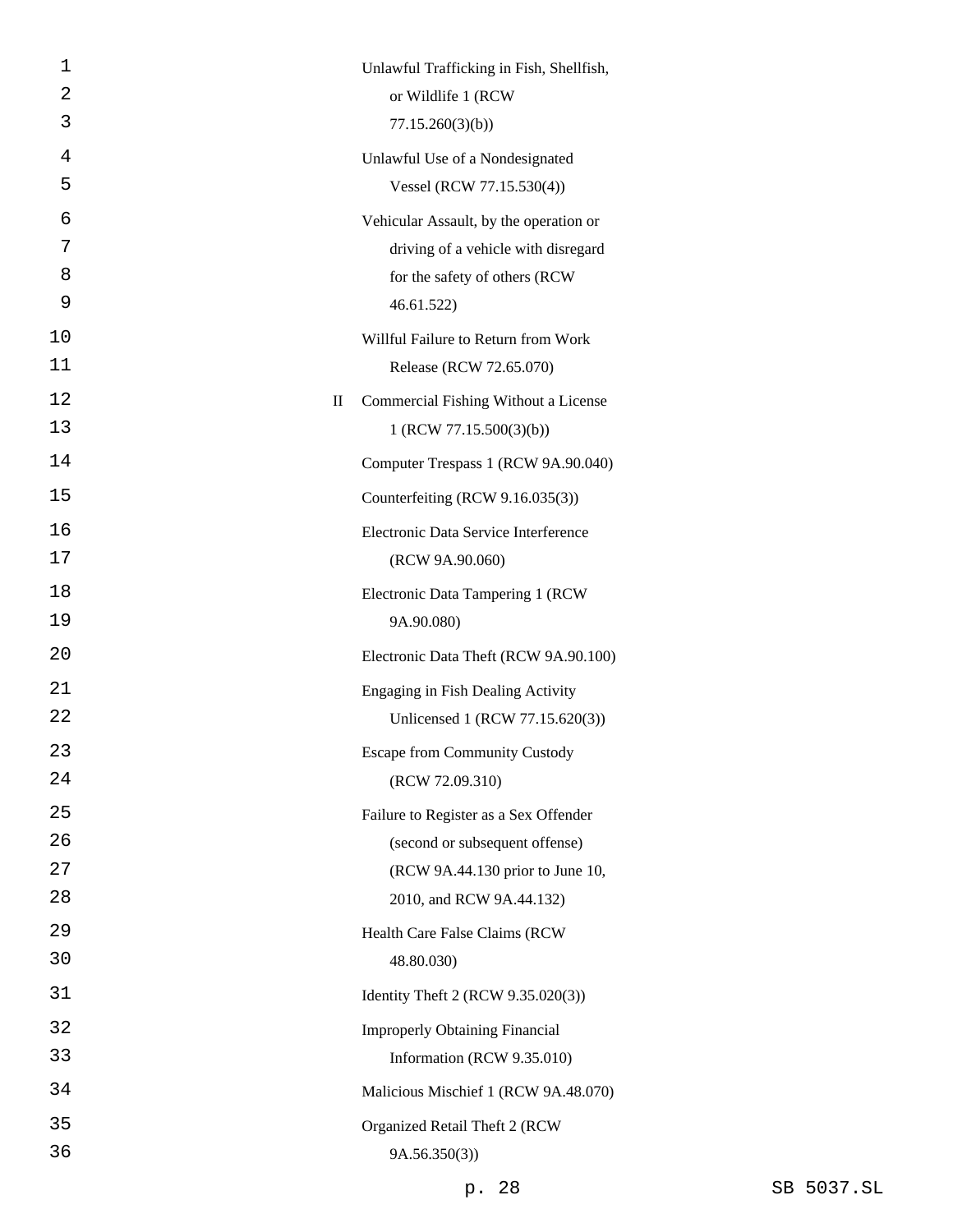| 1  | Possession of Stolen Property 1 (RCW     |
|----|------------------------------------------|
| 2  | 9A.56.150)                               |
| 3  | Possession of a Stolen Vehicle (RCW      |
| 4  | 9A.56.068)                               |
| 5  | Retail Theft with Special Circumstances  |
| 6  | 2 (RCW 9A.56.360(3))                     |
| 7  | Scrap Processing, Recycling, or          |
| 8  | Supplying Without a License              |
| 9  | (second or subsequent offense)           |
| 10 | (RCW 19.290.100)                         |
| 11 | Theft 1 (RCW 9A.56.030)                  |
| 12 | Theft of a Motor Vehicle (RCW            |
| 13 | 9A.56.065)                               |
| 14 | Theft of Rental, Leased, Lease-          |
| 15 | purchased, or Loaned Property            |
| 16 | (valued at five thousand dollars or      |
| 17 | more) (RCW 9A.56.096(5)(a))              |
| 18 | Theft with the Intent to Resell 2 (RCW   |
| 19 | 9A.56.340(3)                             |
| 20 | Trafficking in Insurance Claims (RCW     |
| 21 | 48.30A.015)                              |
| 22 | Unlawful factoring of a credit card or   |
| 23 | payment card transaction (RCW            |
| 24 | 9A.56.290(4)(a)                          |
| 25 | Unlawful Participation of Non-Indians    |
| 26 | in Indian Fishery (RCW                   |
| 27 | 77.15.570(2)                             |
| 28 | Unlawful Practice of Law (RCW            |
| 29 | 2.48.180)                                |
| 30 | Unlawful Purchase or Use of a License    |
| 31 | (RCW 77.15.650(3)(b))                    |
| 32 | Unlawful Trafficking in Fish, Shellfish, |
| 33 | or Wildlife 2 (RCW                       |
| 34 | 77.15.260(3)(a)                          |
| 35 | Unlicensed Practice of a Profession or   |
| 36 | Business (RCW 18.130.190(7))             |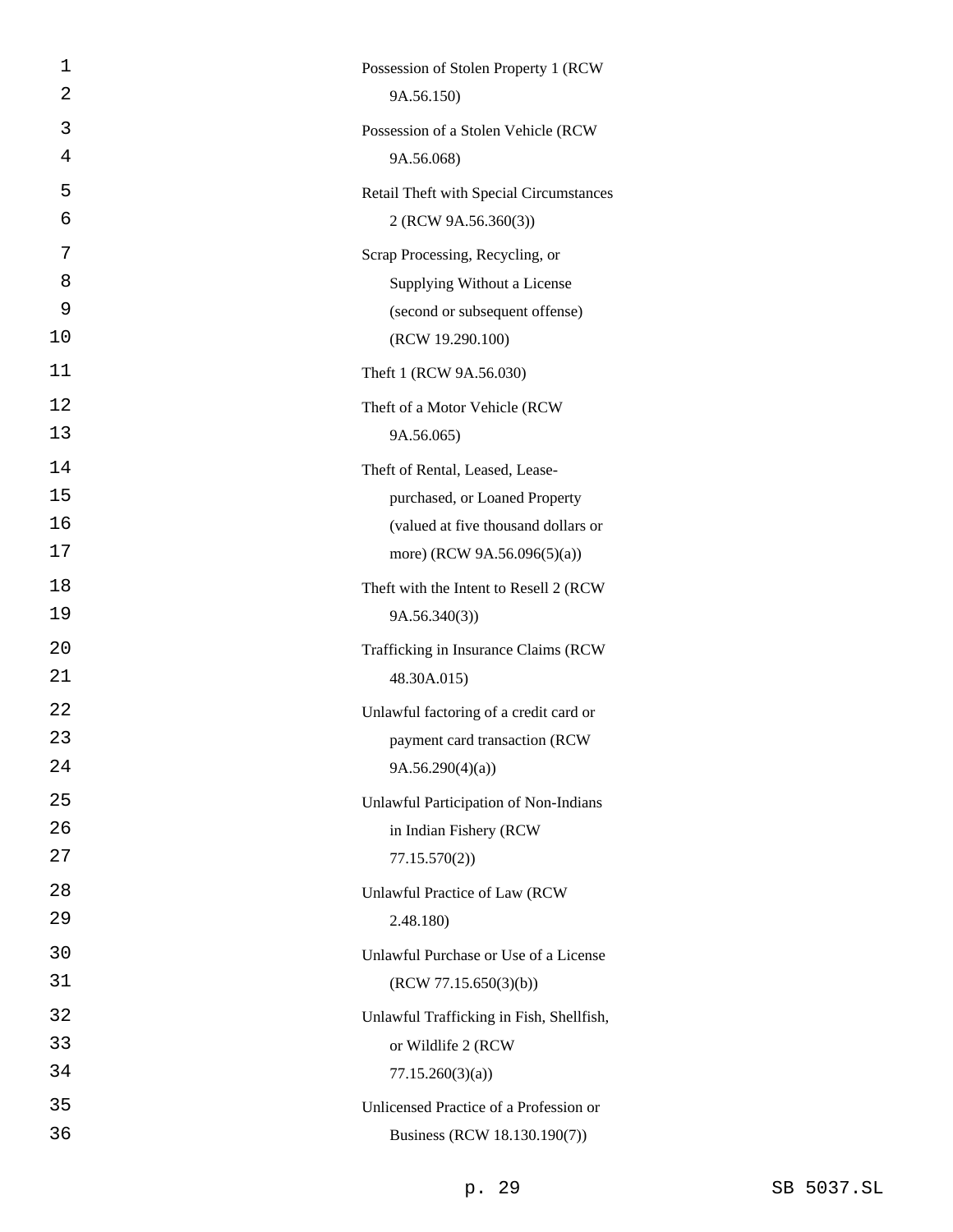| $\mathbf 1$ | Voyeurism (RCW 9A.44.115)                  |
|-------------|--------------------------------------------|
| 2           | Attempting to Elude a Pursuing Police<br>I |
| 3           | Vehicle (RCW 46.61.024)                    |
| 4           | False Verification for Welfare (RCW        |
| 5           | 74.08.055)                                 |
| 6           | Forgery (RCW 9A.60.020)                    |
| 7           | Fraudulent Creation or Revocation of a     |
| 8           | Mental Health Advance Directive            |
| 9           | (RCW 9A.60.060)                            |
| 10          | Malicious Mischief 2 (RCW 9A.48.080)       |
| 11          | Mineral Trespass (RCW 78.44.330)           |
| 12          | Possession of Stolen Property 2 (RCW       |
| 13          | 9A.56.160)                                 |
| 14          | Reckless Burning 1 (RCW 9A.48.040)         |
| 15          | Spotlighting Big Game 1 (RCW               |
| 16          | 77.15.450(3)(b)                            |
| 17          | Suspension of Department Privileges 1      |
| 18          | (RCW 77.15.670(3)(b))                      |
| 19          | Taking Motor Vehicle Without               |
| 20          | Permission 2 (RCW 9A.56.075)               |
| 21          | Theft 2 (RCW 9A.56.040)                    |
| 22          | Theft of Rental, Leased, Lease-            |
| 23          | purchased, or Loaned Property              |
| 24          | (valued at seven hundred fifty             |
| 25          | dollars or more but less than five         |
| 26          | thousand dollars) (RCW                     |
| 27          | 9A.56.096(5)(b)                            |
| 28          | Transaction of insurance business          |
| 29          | beyond the scope of licensure              |
| 30          | (RCW 48.17.063)                            |
| 31          | Unlawful Fish and Shellfish Catch          |
| 32          | Accounting (RCW 77.15.630(3)(b))           |
| 33          | Unlawful Issuance of Checks or Drafts      |
| 34          | (RCW 9A.56.060)                            |
| 35          | <b>Unlawful Possession of Fictitious</b>   |
| 36          | Identification (RCW 9A.56.320)             |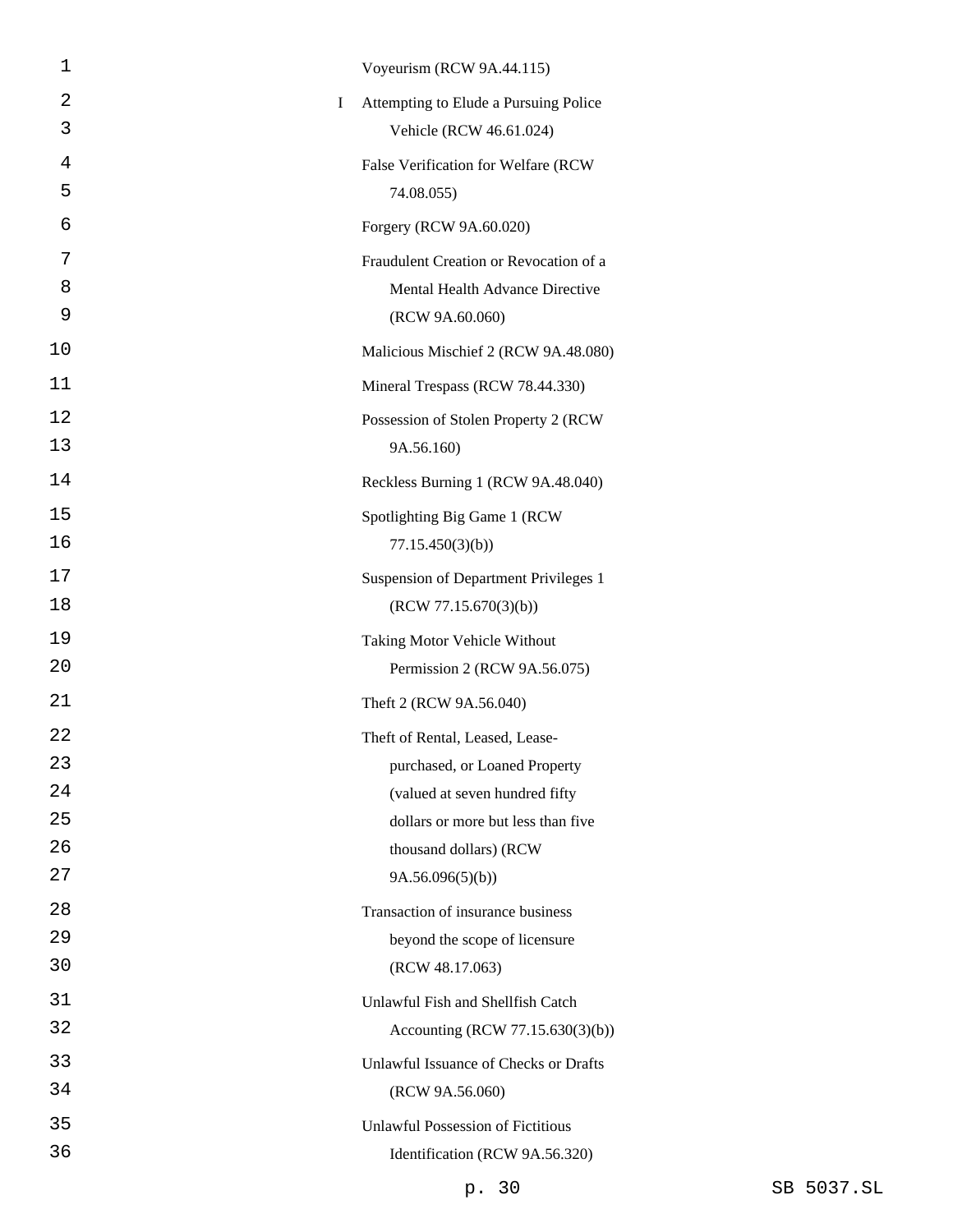| $\mathbf 1$    | Unlawful Possession of Instruments of |
|----------------|---------------------------------------|
| $\overline{2}$ | Financial Fraud (RCW 9A.56.320)       |
| 3              | <b>Unlawful Possession of Payment</b> |
| 4              | Instruments (RCW 9A.56.320)           |
| 5              | Unlawful Possession of a Personal     |
| 6              | <b>Identification Device (RCW</b>     |
| 7              | 9A.56.320)                            |
| 8              | <b>Unlawful Production of Payment</b> |
| 9              | Instruments (RCW 9A.56.320)           |
| 10             | Unlawful Releasing, Planting,         |
| 11             | Possessing, or Placing Deleterious    |
| 12             | Exotic Wildlife (RCW                  |
| 13             | 77.15.250(2)(b)                       |
| 14             | Unlawful Trafficking in Food Stamps   |
| 15             | (RCW 9.91.142)                        |
| 16             | Unlawful Use of Food Stamps (RCW      |
| 17             | 9.91.144)                             |
| 18             | Unlawful Use of Net to Take Fish 1    |
| 19             | (RCW 77.15.580(3)(b))                 |
| 20             | Unlawful Use of Prohibited Aquatic    |
| 21             | Animal Species (RCW                   |
| 22             | 77.15.253(3)                          |
| 23             | Vehicle Prowl 1 (RCW 9A.52.095)       |
| 24             | Violating Commercial Fishing Area or  |
| 25             | Time 1 (RCW 77.15.550(3)(b))          |

26 *\*Sec. 5. RCW 46.61.5054 and 2015 c 265 s 32 are each amended to* 27 *read as follows:*

 *(1)(a) In addition to penalties set forth in RCW 46.61.5051 through 46.61.5053 until September 1, 1995, and RCW 46.61.5055 thereafter, a two hundred fifty dollar fee shall be assessed to a person who is either convicted, sentenced to a lesser charge, or given deferred prosecution, as a result of an arrest for violating RCW 46.61.502, 46.61.504, 46.61.520, or 46.61.522. This fee is for the purpose of funding the Washington state toxicology laboratory and the Washington state patrol for grants and activities to increase the*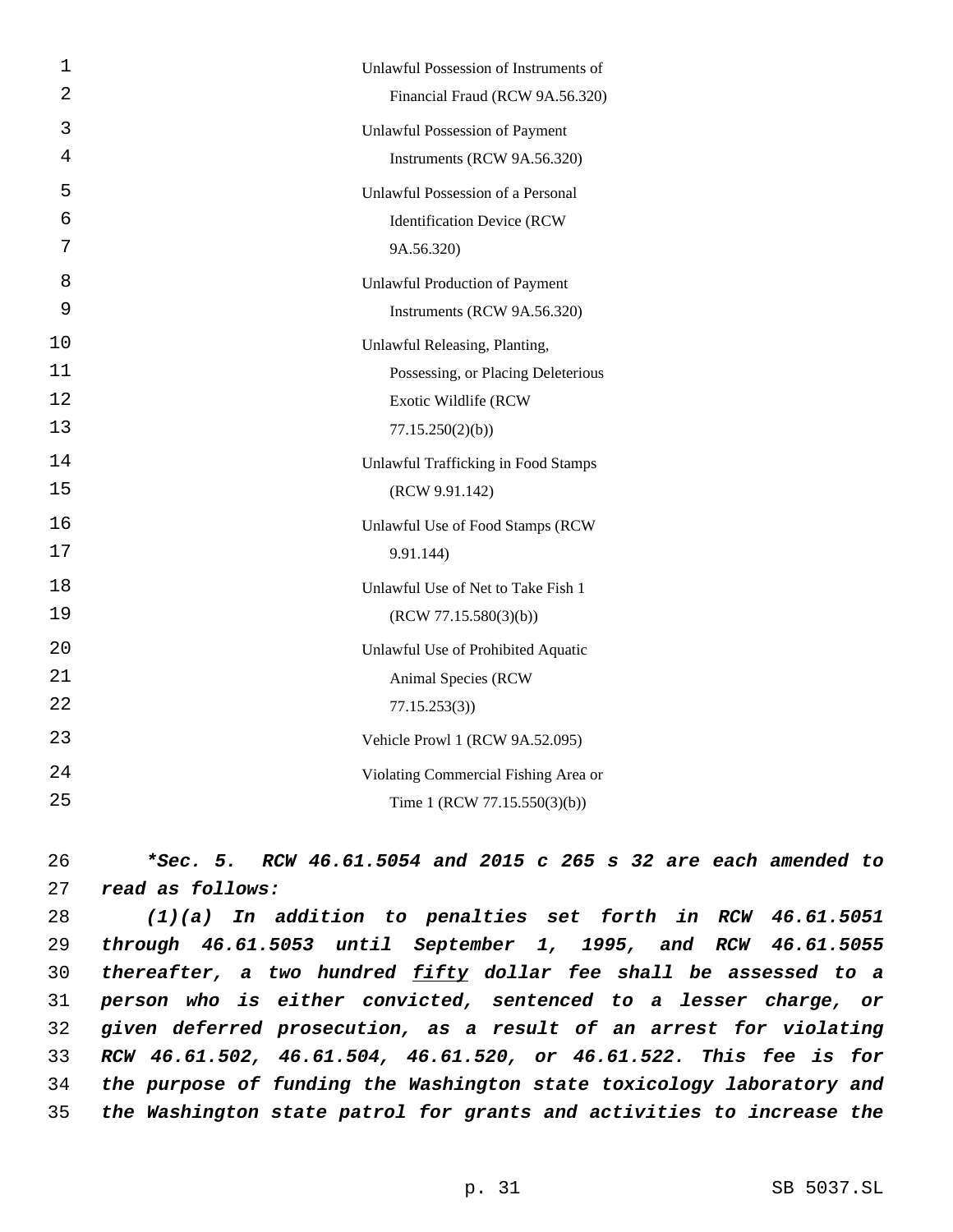*conviction rate and decrease the incidence of persons driving under the influence of alcohol or drugs.*

 *(b) Upon a verified petition by the person assessed the fee, the court may suspend payment of all or part of the fee if it finds that the person does not have the ability to pay.*

 *(2) The fee assessed under subsection (1) of this section shall be collected by the clerk of the court and, subject to subsection (((4))) (5) of this section, one hundred seventy-five dollars of the fee must be distributed as follows:*

 *(a) Forty percent shall be subject to distribution under RCW 3.46.120, 3.50.100, 35.20.220, 3.62.020, 3.62.040, or 10.82.070.*

 *(b) The remainder of the fee shall be forwarded to the state treasurer who shall, through June 30, 1997, deposit: Fifty percent in the death investigations' account to be used solely for funding the state toxicology laboratory blood or breath testing programs; and fifty percent in the state patrol highway account to be used solely for funding activities to increase the conviction rate and decrease the incidence of persons driving under the influence of alcohol or drugs. Effective July 1, 1997, the remainder of the fee shall be forwarded to the state treasurer who shall deposit: Fifteen percent in the death investigations' account to be used solely for funding the state toxicology laboratory blood or breath testing programs; and eighty-five percent in the state patrol highway account to be used solely for funding activities to increase the conviction rate and decrease the incidence of persons driving under the influence of alcohol or drugs.*

 *(3) Twenty-five dollars of the fee assessed under subsection (1) of this section must be distributed to the highway safety fund to be used solely for funding Washington traffic safety commission grants to reduce statewide collisions caused by persons driving under the influence of alcohol or drugs. Grants awarded under this subsection may be for projects that encourage collaboration with other community, governmental, and private organizations, and that utilize innovative approaches based on best practices or proven strategies supported by research or rigorous evaluation. Grants recipients may include, for example:*

*(a) DUI courts; and*

 *(b) Jurisdictions implementing the victim impact panel registries under RCW 46.61.5152 and 10.01.230.*